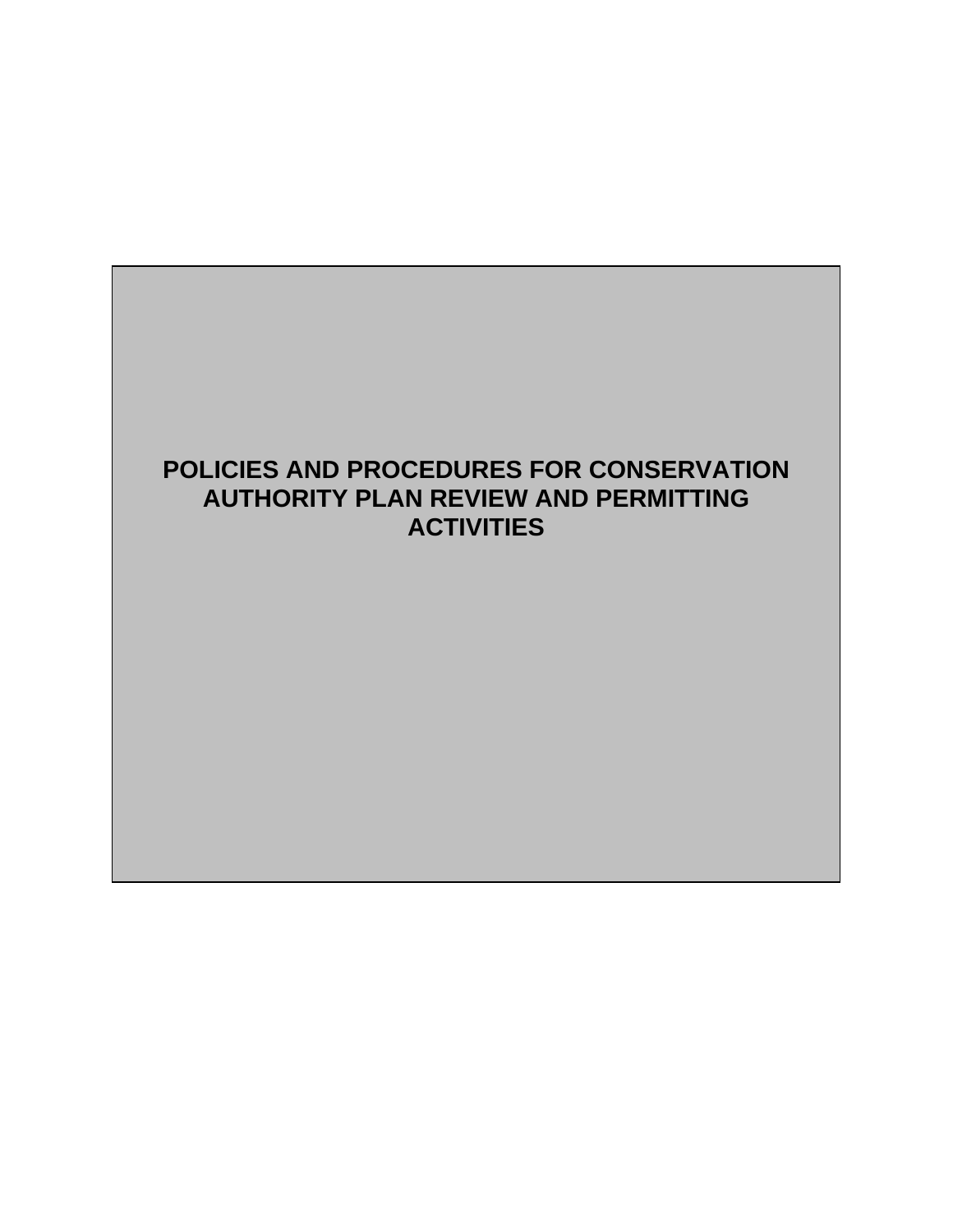## **POLICIES AND PROCEDURES FOR CONSERVATION AUTHORITY PLAN REVIEW AND PERMITTING ACTIVITIES**

The intent of this chapter is to describe the roles of Conservation Authorities (CAs) in the areas of municipal planning, plan review, and Conservation Authorities Act S. 28 permitting related to development activity and natural hazard prevention and management and the protection of environmental interests.

# **PART A - BACKGROUND**

## **1.0 DESCRIPTION OF CONSERVATION AUTHORITY ROLES AND ACTIVITIES**

Conservation Authorities (CAs) are corporate bodies created through legislation by the province at the request of two or more municipalities in accordance with the requirements of the *Conservation Authorities Act (CA Act)*. Each CA is governed by the CA Act and by a Board of Directors whose members are appointed by participating municipalities located within a common watershed within the CA jurisdiction. CA Board composition is determined by the CA Act according to the proportion of the population from participating municipalities within the watershed.

Section 20 of the *CA Act* sets out the objects for CAs to establish and undertake, in the area over which it has jurisdiction, a program designed to further the conservation, restoration, development and management of natural resources other than gas, oil, coal and minerals. Section 21 of the CA Act outlines the powers of CAs including the power to establish watershed-based resource management programs and/or policies and the power to charge fees for services, the services for which are approved by the Minister of Natural Resources.

The fundamental provincial role for all CAs focuses on water related natural hazard prevention and management and includes flood and erosion control.

CAs may undertake the following roles and activities:

i. Regulatory Authorities- Under Section 28 of the CA Act, subject to the approval of the Minister of Natural Resources and in conformity with the Provincial Regulation 97/04 governing the content, CAs may make regulations applicable to the area under its jurisdiction to prohibit, restrict, regulate or give required permission for certain activities in and adjacent to watercourses (including valley lands), wetlands, shorelines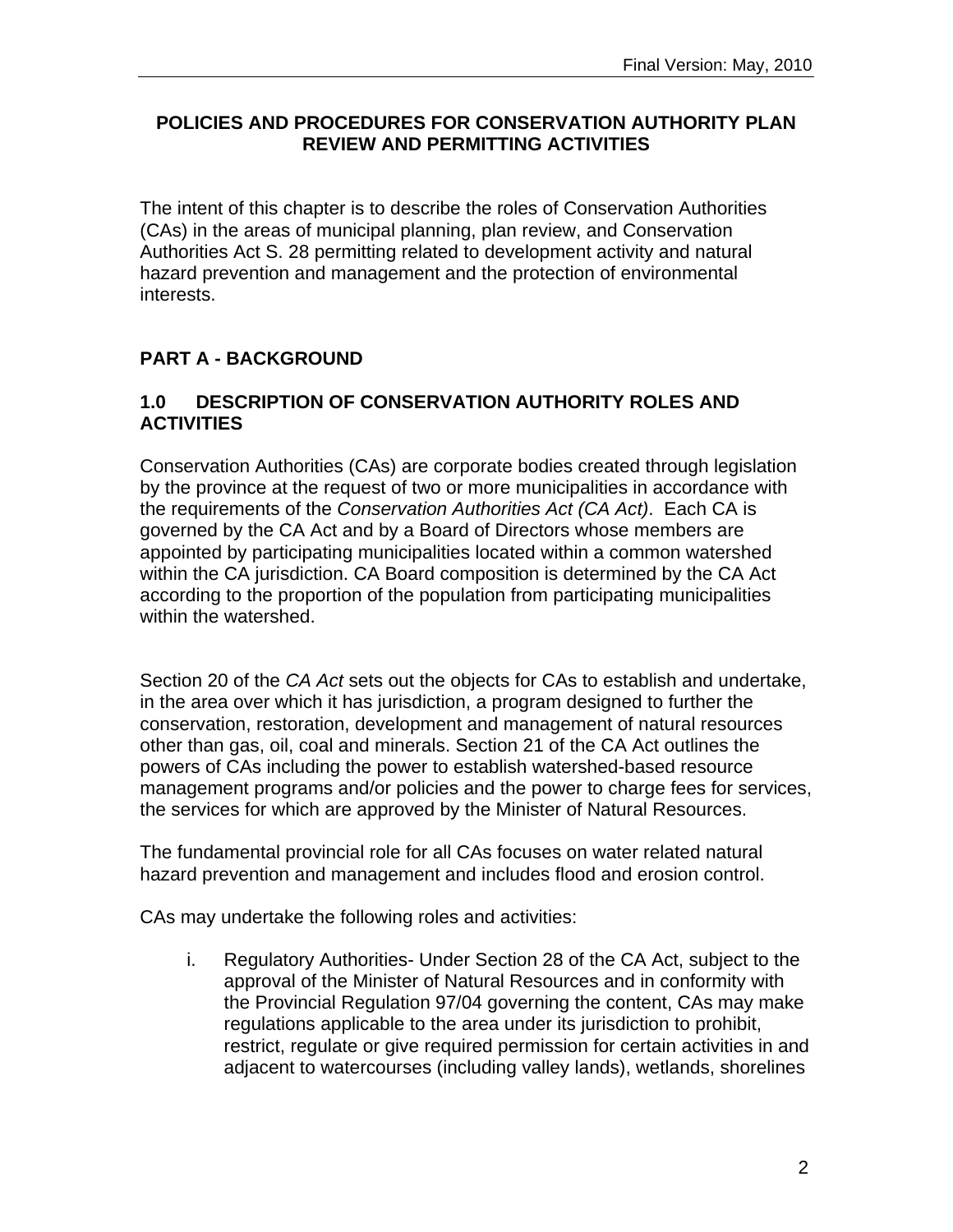of inland lakes and the Great Lakes-St. Lawrence River System and other hazardous lands

- ii. Delegated 'Provincial Interest' in Plan Review- As outlined in the Conservation Ontario/ Ministry of Natural Resources (MNR) /Ministry of Municipal Affairs and Housing (MMAH) Memorandum of Understanding (MOU) on CA Delegated Responsibilities (Appendix 1), CAs have been delegated responsibilities from the Minister of Natural Resources to represent the provincial interests regarding natural hazards encompassed by Section 3.1 of the *Provincial Policy Statement, 2005* (*PPS, 2005*). These delegated responsibilities require CAs to review and provide comments on municipal policy documents (Official Plans and comprehensive zoning by-laws) and applications submitted pursuant to the *Planning Act* as part of the Provincial One-Window Plan Review Service
- iii. Resource Management Agencies- In accordance with Section 20 and 21 of the CA Act, CAs are local watershed-based natural resource management agencies that develop programs that reflect local resource management needs within their jurisdiction. Such programs and/or policies are approved by the CA Board of Directors and may be funded from a variety of sources including municipal levies, fees for services, provincial and/or federal grants and self-generated revenue.
- iv. Public Commenting Bodies- Pursuant to the *Planning Act*, CAs are 'public commenting bodies'*,* and as such are to be notified of municipal policy documents and planning and development applications. CAs may comment as per their Board approved policies as local resource management agencies to the municipality or planning approval authority on these documents and applications.

 CAs may also be identified as commenting bodies under other Acts and Provincial Plans as outlined under Section 2.0 of this document and Appendix 4.

v. Service Providers- Individual CAs may enter into service agreements with federal and provincial ministries and municipalities to undertake regulatory or approval responsibilities and/or reviews (e.g. reviews under the *Fisheries Act* Section 35; septic system approvals under the Ontario Building Code).

CAs may also perform a technical advisory role to municipalities. as determined under the terms of service agreements. These services may include, matters related to policy input and advice, the assessment or analysis of water quality and quantity, environmental impacts, watershed science and technical expertise associated with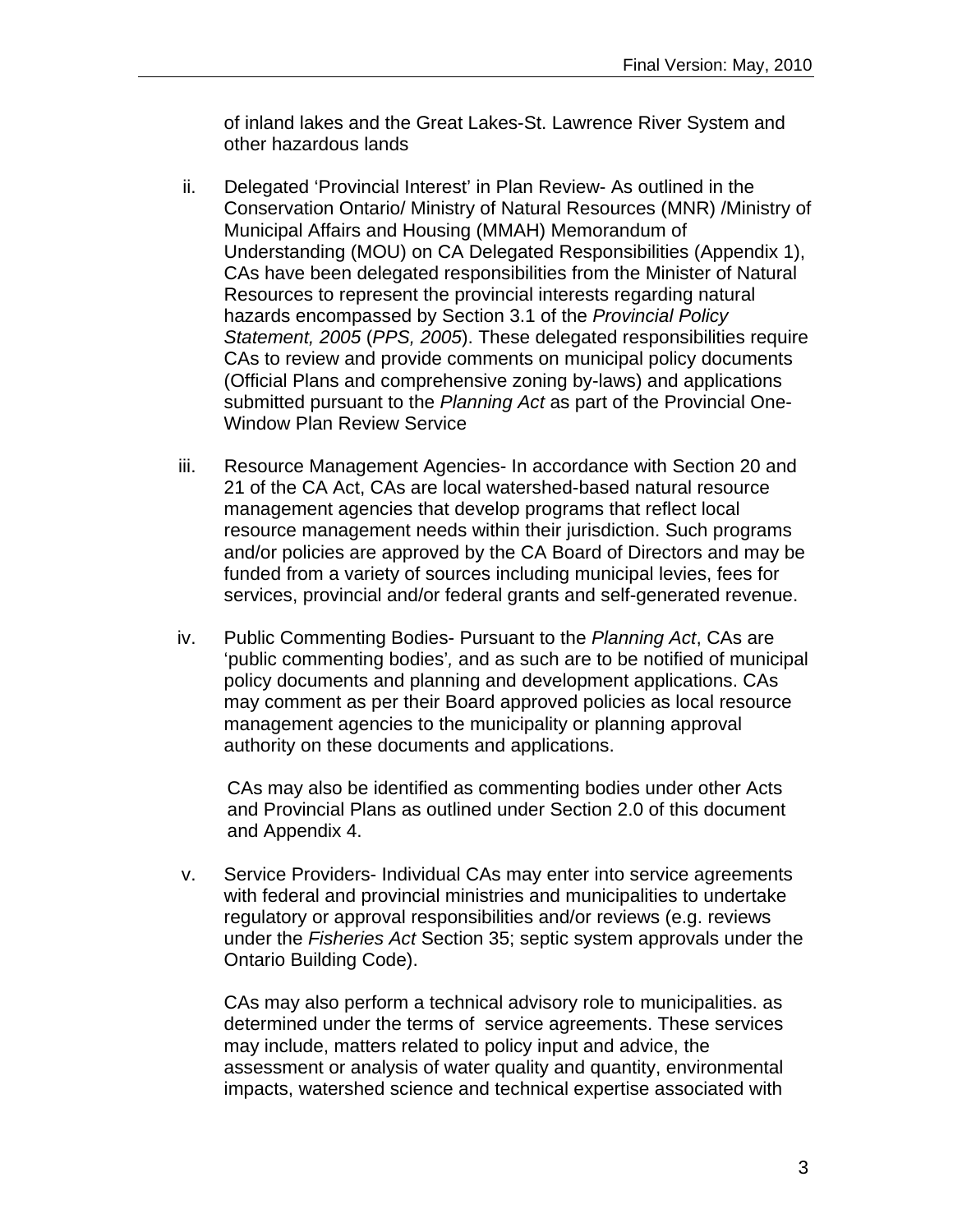activities near or in the vicinity of sensitive natural features, hydrogeology and storm water studies.

vi. Landowners- CAs are landowners, and as such, may become involved in the planning and development process, either as an adjacent landowner or as a proponent. Planning Service Agreements with municipalities have anticipated that as CAs are also landowners this may lead to a conflict with the CA technical advisory role to municipalities. This potential conflict of interest is addressed by establishing a mechanism for either party to identify a conflict and implement an alternative review mechanism as necessary.

# **2.0 LEGISLATION**

## 2.1 *Conservation Authorities Act*

2.1.1 Section 20 of the *CA Act* describes the objects of a CA, which are to establish and undertake, in the area over which it has jurisdiction, a program designed to further the conservation, restoration, development, and management of natural resources other than gas, oil, coal, and minerals.

2.1.2 Section 21 of the *CA Act* lists the powers which CAs have for the purpose of accomplishing their objects. The objects identified in the *CA Act* relevant to this chapter include:

- (a): to study and investigate the watershed and to determine a program whereby the natural resources of the watershed may be conserved, restored, developed and managed;
- (e) to purchase or acquire any personal property that it may require and sell or otherwise deal therewith;
- (l) to use lands that are owned or controlled by the authority for purposes, not inconsistent with its objects, as it considers proper;
- (m) to use lands owned or controlled by the authority for park or other recreational purposes, and to erect, or permit to be erected, buildings, booths and facilities for such purposes and to make charges for admission thereto and the use thereof;
- (m.1) to charge fees for services approved by the Minister (see Policies and Procedures manual chapter on CA fees);
- (n): to collaborate and enter into agreements with ministries and agencies of government, municipal councils, local boards and other organizations;
- (p) to cause research to be done;
- (q) generally to do all such acts as are necessary for the due carrying out of any project. R.S.O. 1990, c. C.27, s. 21; 1996, c. 1, Sched. M, s. 44 (1, 2); 1998, c. 18, Sched. I, s. 11.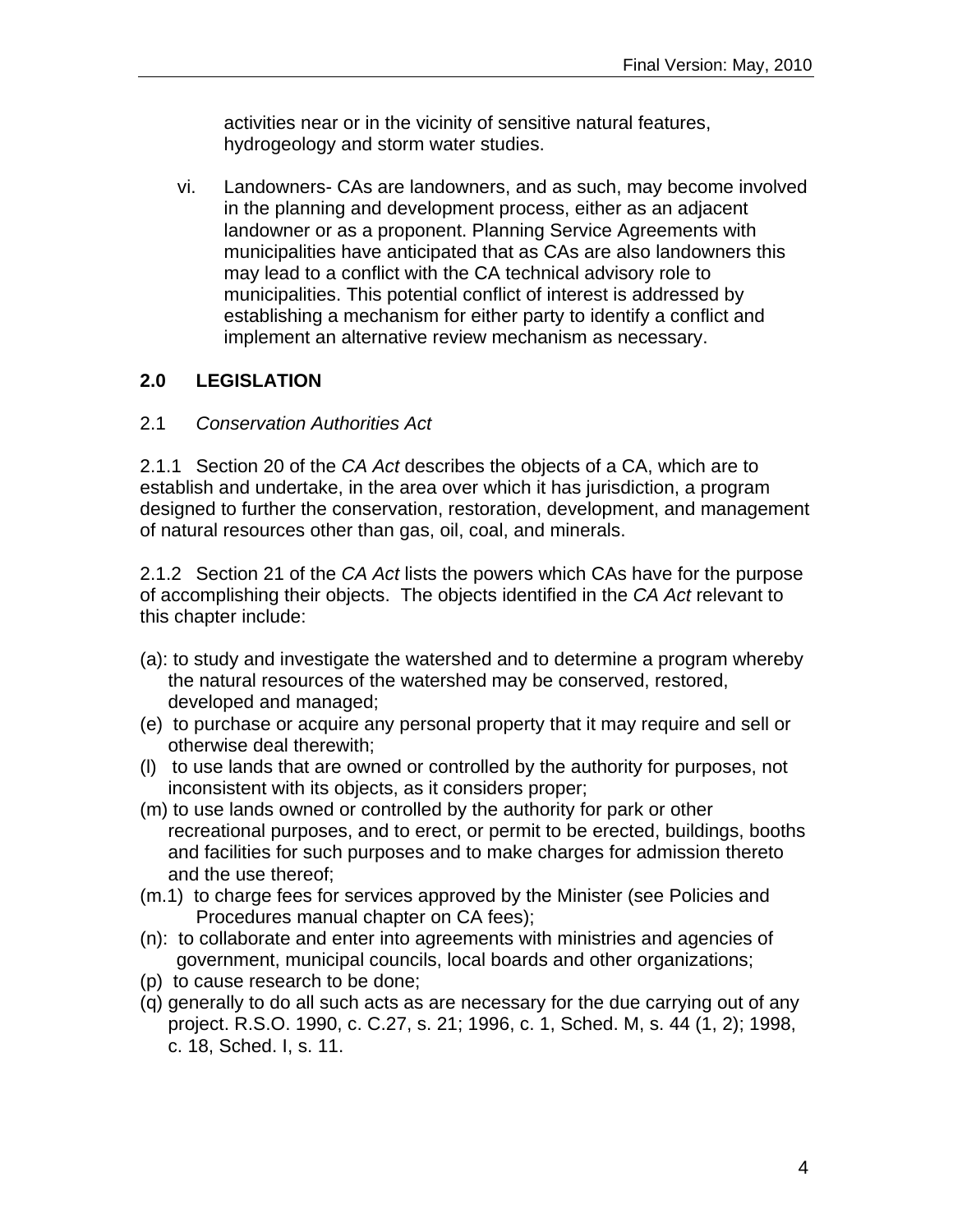2.1.3 Pursuant to Section 28 (1) of the *CA Act* and in accordance with Ontario Regulation (O. Reg.) 97/04 "Content of Conservation Authority Regulations under Subsection 28(1) of the Act: Development, Interference with Wetlands, and Alterations to Shorelines and Watercourses" (i.e. Generic or Content Regulation)"*, "subject to the approval of the Minister, an authority may make regulations applicable in the area under its jurisdiction,* 

*(b) prohibiting, regulating or requiring the permission of the authority for straightening, changing, diverting or interfering in any way with the existing channel of a river, creek, stream or watercourse, or for changing or interfering in any way with a wetland;* 

 *(c) prohibiting, regulating, or requiring the permission of the authority for development if, in the opinion of the authority, the control of flooding, erosion, dynamic beaches or pollution or the conservation of land may be affected by the development.* 

- 2.1.4 Section 28 (25) of the *CA Act* defines development as meaning:
	- a) the construction, reconstruction, erection, or placing of a building or structure of any kind
	- b) any change to a building or structure that would have the effect of altering the use or potential use of the building or structure, increasing the size of the building or structure or increasing the number of dwelling units in the building or structure
	- c) site grading
	- d) the temporary or permanent placing, dumping, or removal of any material originating on the site or elsewhere

**Note**: This definition for "development" differs from the definition that is contained in the *PPS, 2005* (see Section 2.2.5). The relevant definition needs to be applied to the appropriate process.

## 2.1.5 *CA Act S. 28 and the Green Energy Act*

Conservation Authorities review renewable energy project proposals within their regulated areas as per the provisions of CA Act sections 28. (1)(b) and (c). Permission of the CA is required for straightening, changing, diverting or interfering in any way with the existing channel of a river, creek, stream or watercourse, or for changing or interfering in any way with a wetland.

As per Section 28. (13.1), permission will be granted, with or without conditions, for development related to a renewable energy project unless it is in the opinion of the Conservation Authority, the control of flooding, erosion, dynamic beaches or pollution will be affected by the development or activity. Where possible, CA permit application review and decision-making will be concurrent with the review and issuance of approvals from provincial Ministries. The timelines for permit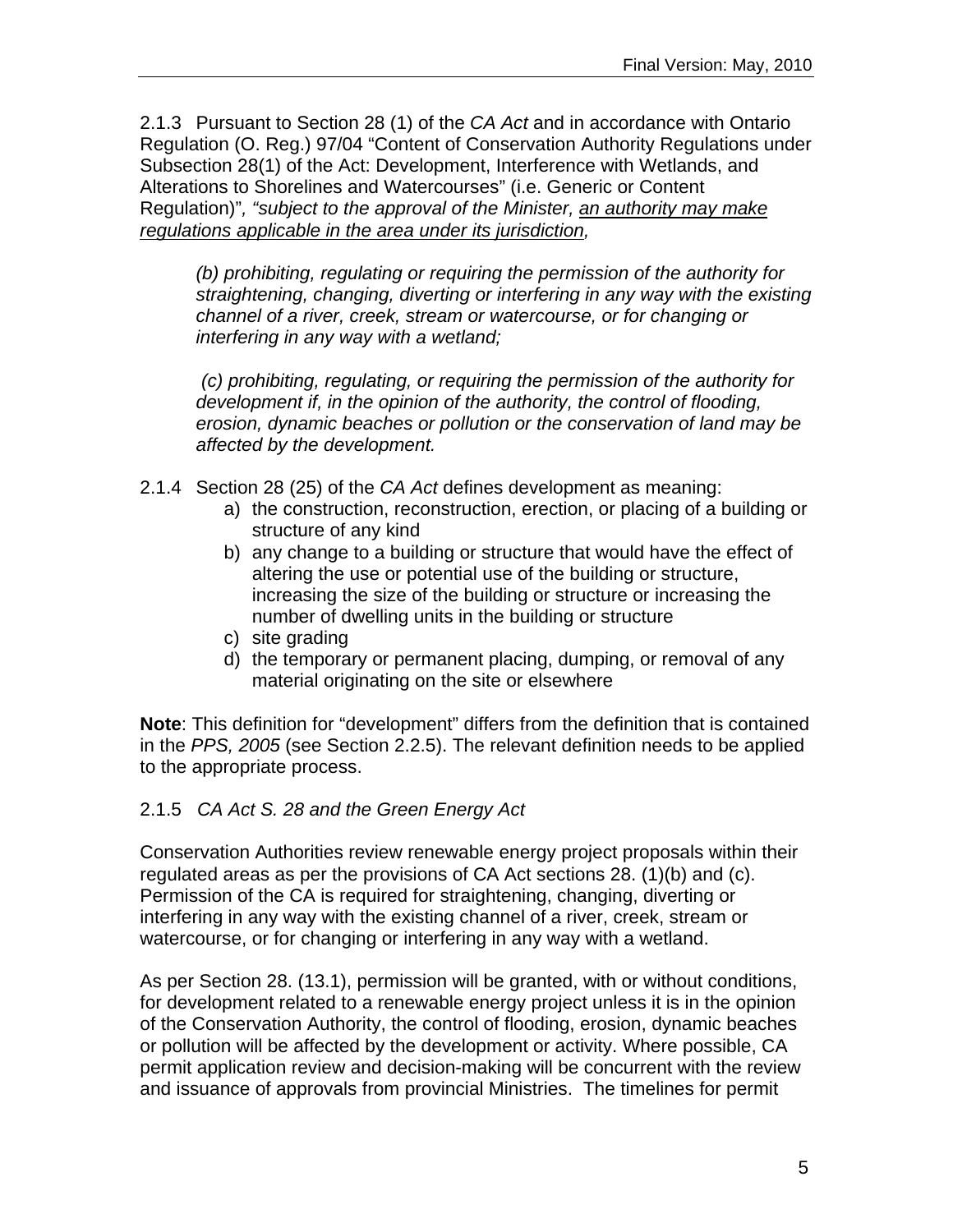applications related to renewable energy projects may differ from the timelines prescribed in this document due to the alignment with provincial Ministries.

## 2.2 *Planning Act*

2.2.1 Section 3(1) of the *Planning Act* provides for the issuance of policy statements on matters relating to municipal planning that are of provincial interest (e.g. *PPS, 2005*). Through the Minister's delegation letter and the accompanying MOU (Appendix 1), specific responsibilities have been delegated to CAs to ensure that decisions on development applications by planning approval bodies made pursuant to the *Planning Act* are consistent with the natural hazard policies of the *PPS, 2005.*

2.2.2 Section 3(5) and 3 (6) of the *Planning Act* requires that in respect of the exercise of any authority that affects a planning matter including comments, submissions, advice and decisions of the council of a municipality, a local board, a planning board, a minister of the Crown and a ministry, board, commission or agency of the government, including the Ontario Municipal Board, shall be consistent with provincial policy statements that are in effect on the date of the decision and conform with and not conflict with provincial plans (e.g. Greenbelt Plan, Growth Plan for the Greater Golden Horseshoe, Oak Ridges Moraine Conservation Plan, Central Pickering Development Plan, Lake Simcoe Protection Act etc.) that are in effect on that date (See Appendix 4 for listing).

2.2.3 Section 26 of the *Planning Act* requires municipalities to revise Official Plans every five years to ensure the Municipal Official Plans do not conflict with and must conform to provincial plans and have regard to provincial interests as outlined in Section 2 of the Planning Act and are consistent with provincial policy statements issued under Section 3 (1).

2.2.4 Development, as defined in the *PPS*, means the creation of a new lot, a change in land use, or the construction of buildings and structures, requiring approval under the *Planning Act*, but does not include:

a) activities that create or maintain *infrastructure* authorized under an environmental assessment process

b) works subject to the *Drainage Act*; or

c) for the purposes of policy 2.1.3(b), underground or surface mining of *minerals* or advanced exploration on mining lands in *significant areas of mineral potential* in Ecoregion 5E, where advanced exploration has the same meaning as under the *Mining Act*. Instead, those matters shall be subject to policy 2.1.4(a).

2.3. *Other Acts*

While the primary purpose of this chapter is to address the roles of CAs under the *Planning Act* and the *CA Act*, CAs may have responsibilities under additional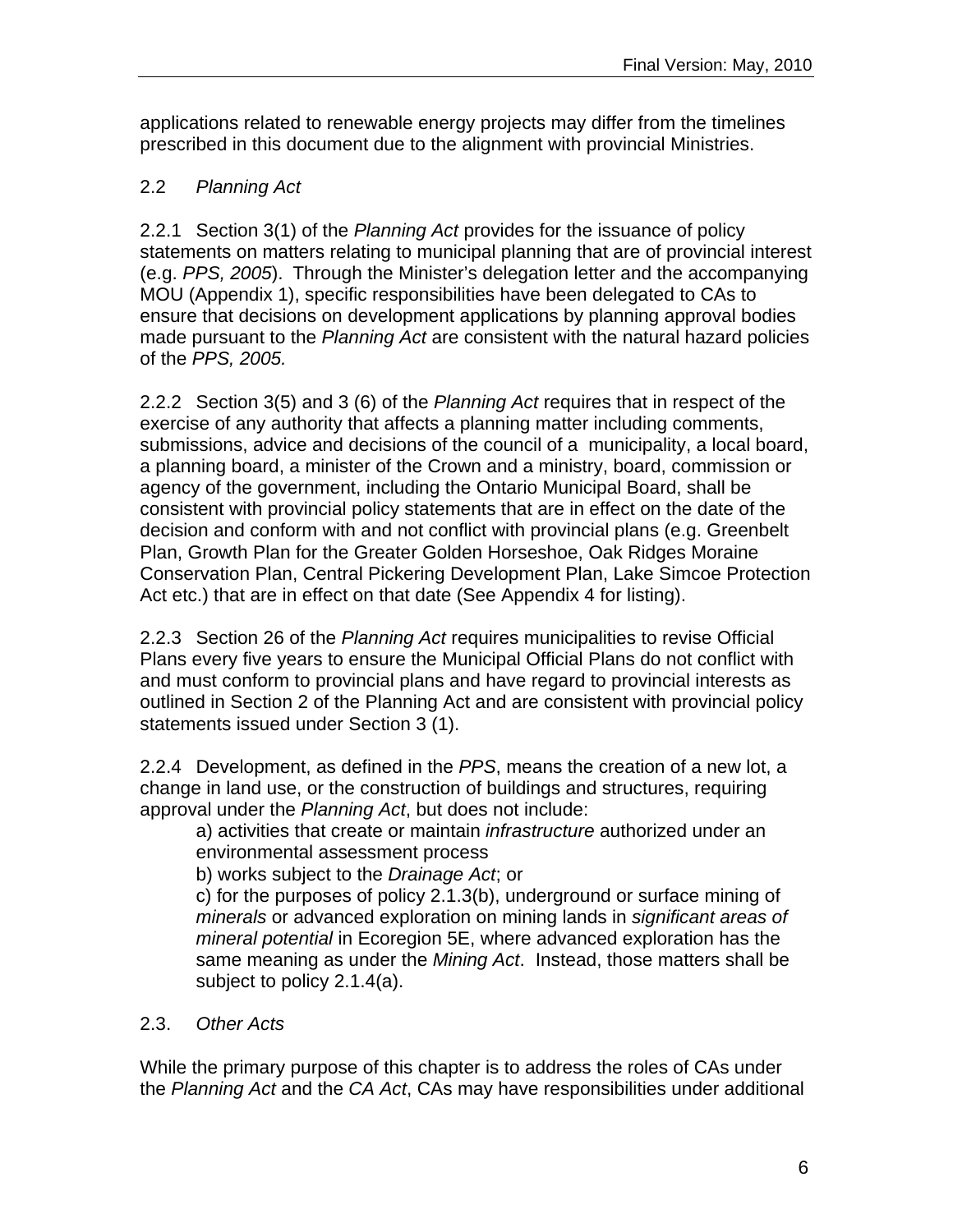legislation including the federal *Fisheries Act* and the *Clean Water Act*. In addition to these pieces of legislation, there are various authorizations, approvals, permits, etc., which may be required from other agencies. It should be noted that a *CA Act* Section 28 permission, if granted for work, does not exempt the applicant from complying with any or all other approvals, laws, statutes, ordinances, directives, regulations, etc. that may affect the property or the use of same.

## 2.3.1 *Fisheries Act*

CAs may have individual agreements with Fisheries and Oceans Canada (DFO) to review proposed works for its potential harmful alteration, disruption or destruction (HADD) of fish habitat pursuant to Section 35 of the federal *Fisheries Act.*

There are three different levels of agreements:

- Level 1 screening where the CA conducts the initial review of the project to identify any impacts to fish and fish habitat and if potential impacts to fish and fish habitat are found, the project is forwarded to the local DFO district office for further review;
- Level 2 screening and mitigation planning where in addition to the above, the CA determines how the proponent can mitigate any potential impacts to fish and fish habitat and if mitigation is not possible the project is forwarded to the local DFO district office for further review; and,
- Level 3 full mitigation and compensation planning, where in addition to all of the above, the CA works with the proponent and DFO to prepare a fish habitat compensation plan and the project is then forwarded to the local DFO office for authorization under the federal *[Fisheries Act](http://laws.justice.gc.ca/en/showtdm/cs/F-14)*.

CAs do not possess the authority to grant an authorization for a HADD of fish habitat. Applications requiring an authorization for a HADD are referred by the CA to DFO for approval.

## 2.3.2 *Clean Water Act*

CAs have a role in the Ministry of the Environment (MOE) led provincial initiative under the *Clean Water Act* (CWA)(2006) in exercising and performing the powers and duties of a source protection authority for a source protection area established by *CWA* regulation. In acting as source protection authorities under the *CWA*, during the source protection plan development phase, tasks include:

 Collection, analysis and compilation of technical and scientific information and data (watershed characterizations, water budgets, etc.)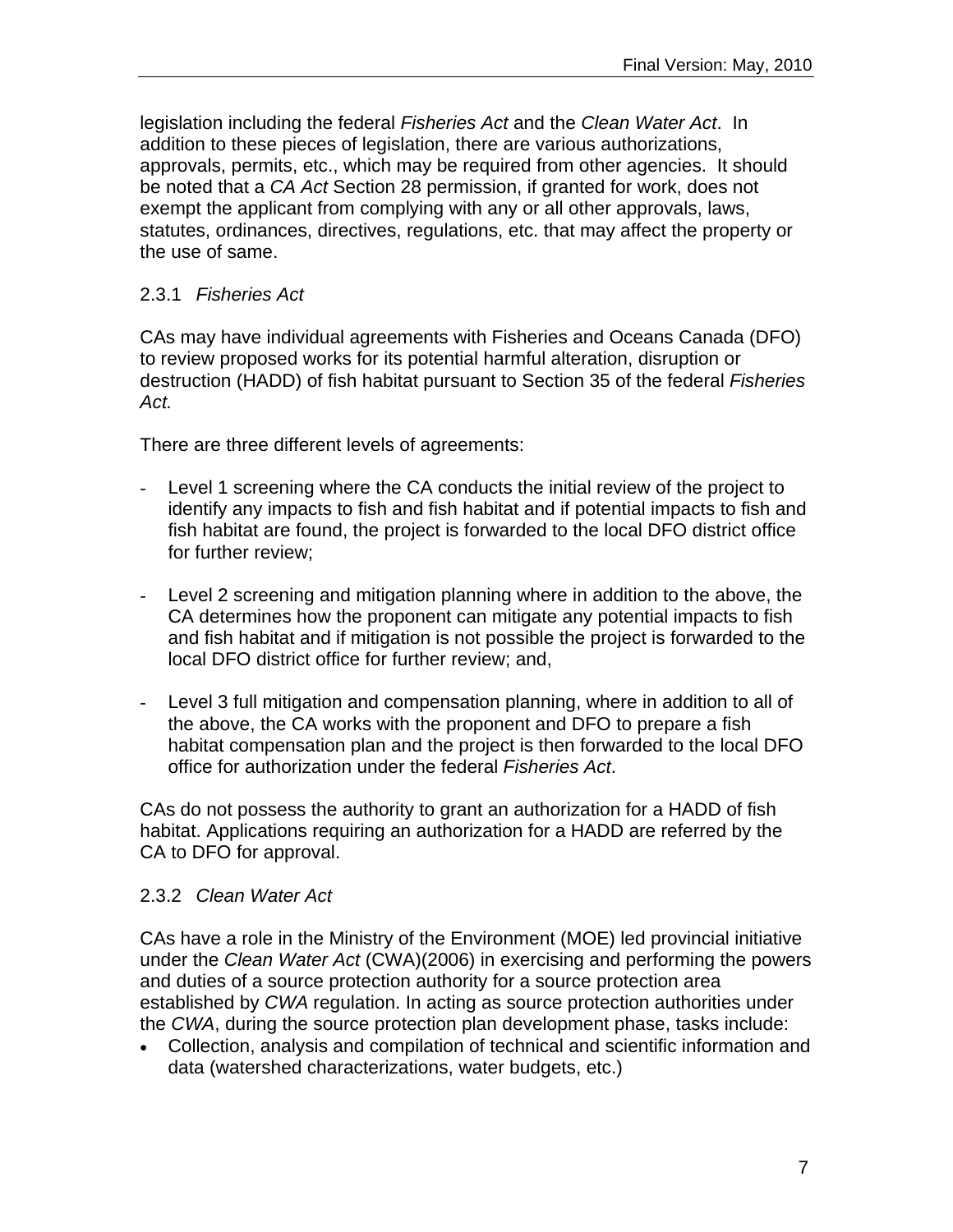- Local engagement, consultation, information management and communications
- Key supporting role to respective source protection committees which includes funding
- Coordinating technical work with municipalities and others

Once the first source protection plan is approved, the Minister of the Environment will specify a date by which a review of the plan must begin and the source protection authority ensures that the review and those that follow are conducted in accordance with the *CWA* and the regulations

#### 2.3.3 *Environmental Assessment Act (EA Act)*

The purpose of the *Environmental Assessment Act* is the betterment of the people of the whole or any part of Ontario by providing for the protection, conservation and wise management in Ontario of the environment. CAs review and comment on Class and Individual Environmental Assessments that occur within their jurisdiction under the *EA Act*. CAs bring local environmental and watershed knowledge into the review and assessment process.

It is a requirement for proponents to identify and consult with government agencies and may include CAs if the proposed project may have an impact on an item related to the CA's areas of interest (e.g. regulatory authority or as service providers-see section 1.0). The MOE is responsible for the administration of the *Environmental Assessment Act* and ensuring that proponents meet the requirements of this Act. The Minister of Environment is the approval authority for decisions under the *Environmental Assessment Act*.

CAs as landowners may also be the proponent under the *EA Act* for proposed projects that may occur on CA lands. The *Class Environmental Assessment for Remedial Flood and Erosion Control Projects* (Class EA) establishes a planning and approval process for a variety of remedial flood and erosion control projects that may be carried out by CAs. This Class EA sets out procedures and environmental planning principles for CAs to follow to plan, design, evaluate, implement and monitor a remedial flood and erosion control project so that environmental effects are considered as required under the *Environmental Assessment Act*. Approval of this Class EA allows CAs to undertake these projects without applying for formal approval under the *Environmental Assessment Act*, on the condition that the planning and design process outlined in the Class EA is followed and that all other necessary federal and provincial approvals are obtained.

2.3.4 *Aggregate Resources Act (AR Act)*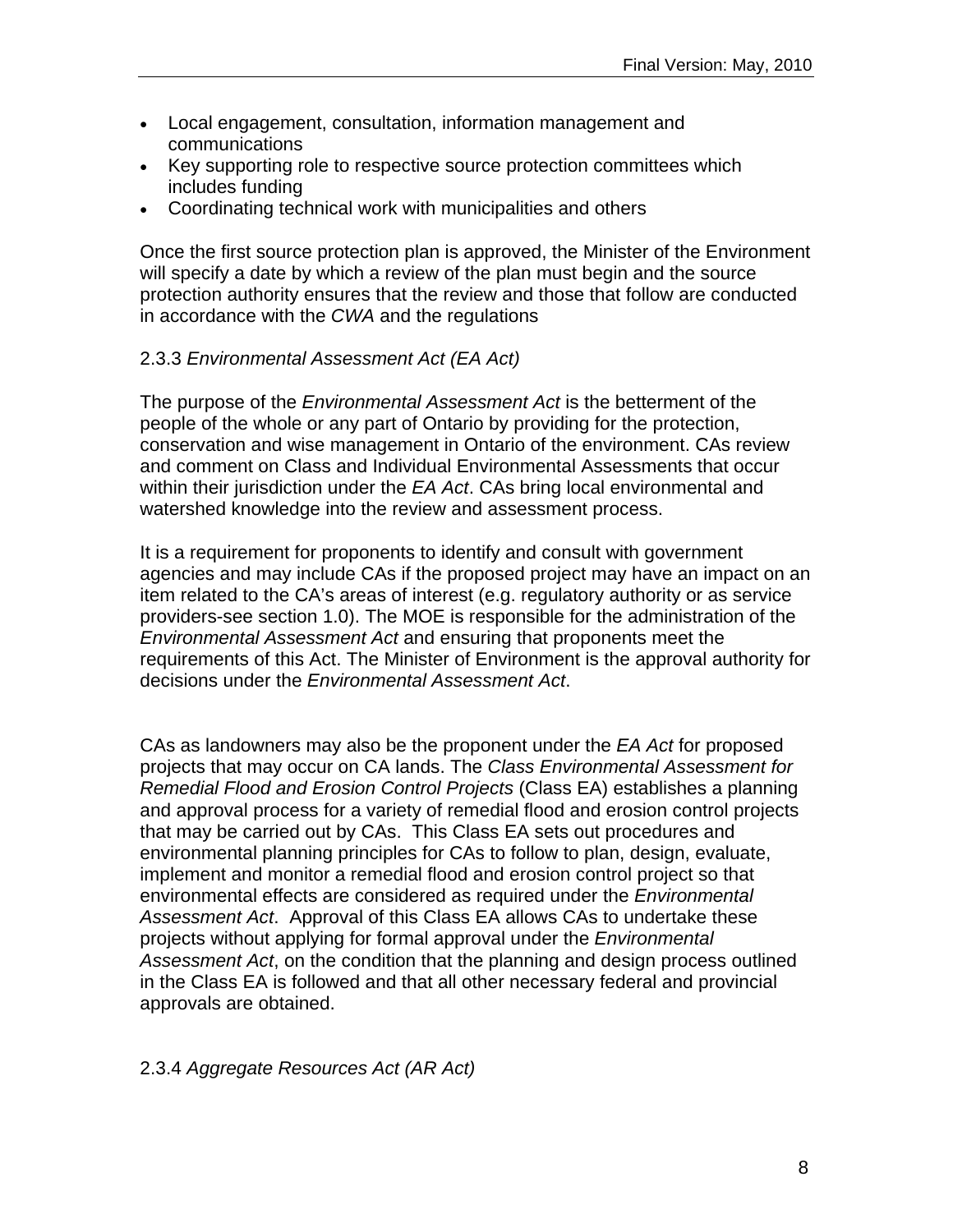The purposes of the *AR Act* are to provide for the management of the aggregate resources of Ontario; to control and regulate aggregate operations on Crown and private lands; to require the rehabilitation of land from which aggregate has been excavated; and to minimize adverse impact on the environment in respect of aggregate operation.

Under *CA Act* Section 28 (11), areas licensed for aggregate extraction under the *AR Act* are exempt from CA permitting activities. However, CAs may bring local environmental and watershed knowledge into the application review process. CAs are afforded an opportunity to review and provide comments directly, or through their participating municipalities, to MNR on applications submitted under the *AR Act*, during the application review and consultation process. MNR is the approval authority for license applications submitted pursuant to the *AR Act*, whereas municipalities are the approval authorities with respect to applications submitted pursuant to the *Planning Act*.

As with other applications submitted pursuant to the *Planning Act*, CAs may review Official Plan amendments, zoning bylaw amendments and other applications for proposed new or expanded aggregate operations submitted pursuant to the *Planning Act*, and comment in an advisory capacity to municipalities making decisions on *Planning Act* applications.

## 2.3.5 *Drainage Act*

The Drainage Act is administered by the Ontario Ministry of Agriculture, Food and Rural Affairs (OMAFRA) and is implemented by the local municipality. The Drainage Act defines the terms by which a drainage project may be initiated and prescribes the various stages of the procedure (e.g. engineer's report, consultation, appeals, construction) that must be followed by municipalities in the development of this municipal drainage infrastructure. The local municipality is also responsible for the maintenance, repair and management of the drainage systems that are developed through this procedure.

CAs are involved with drainage matters in three ways:

- 1) Since 1949, drainage petitions for new drains and improvements to existing drains are circulated to CAs for comment as required under the Drainage Act S. 4 and S. 78 respectively. CAs may request an environmental appraisal for new drainage works. Once an engineer's report has been drafted for the proposed drainage works, the Drainage Act provides CAs with a right to appeal the proposed project to the Drainage Tribunal.
- 2) CAs under agreement with Fisheries and Oceans Canada (DFO) undertake *Fisheries Act* Section 35 authorization reviews under a drainage class system. While CAs do not give final approval on authorization requests, they review applications and form recommendations that are forwarded to DFO for approval decisions.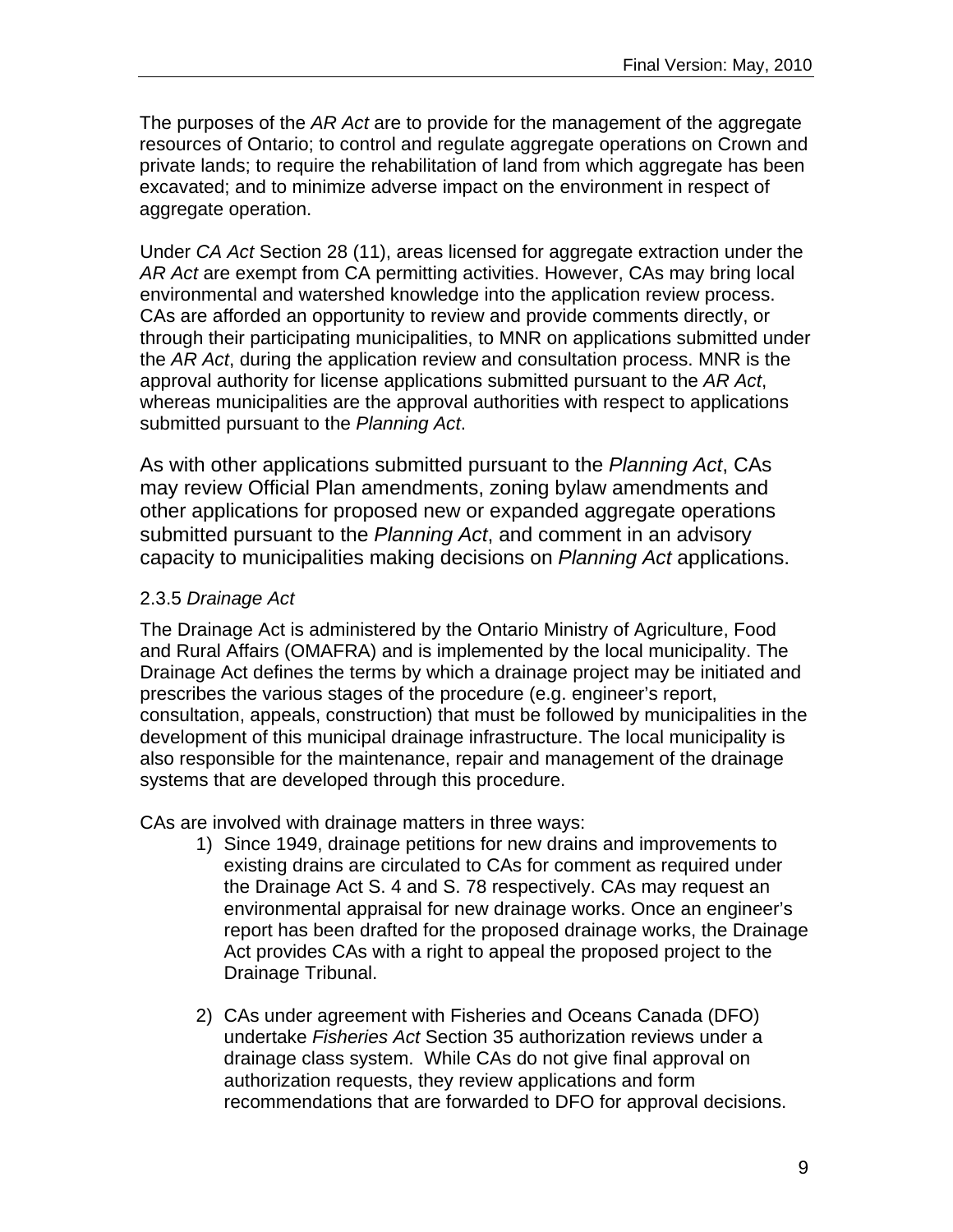3) As some drains meet the definition of a 'watercourse' under Section 28 of the CA Act, CA permissions (permits) may be required for new drainage works and drain improvements, maintenance and repair activities. Please refer to the Drainage Act and (CA) Regulation Protocol (under development 2010) for more details.

#### 2.3.6 *Ontario Water Resources Act (OWRA)*

Under the OWRA, Certificates of Approval are required for stormwater management infrastructure from MOE as the approval authority. CAs often undertake a public commenting role on Certificates of Approval applications.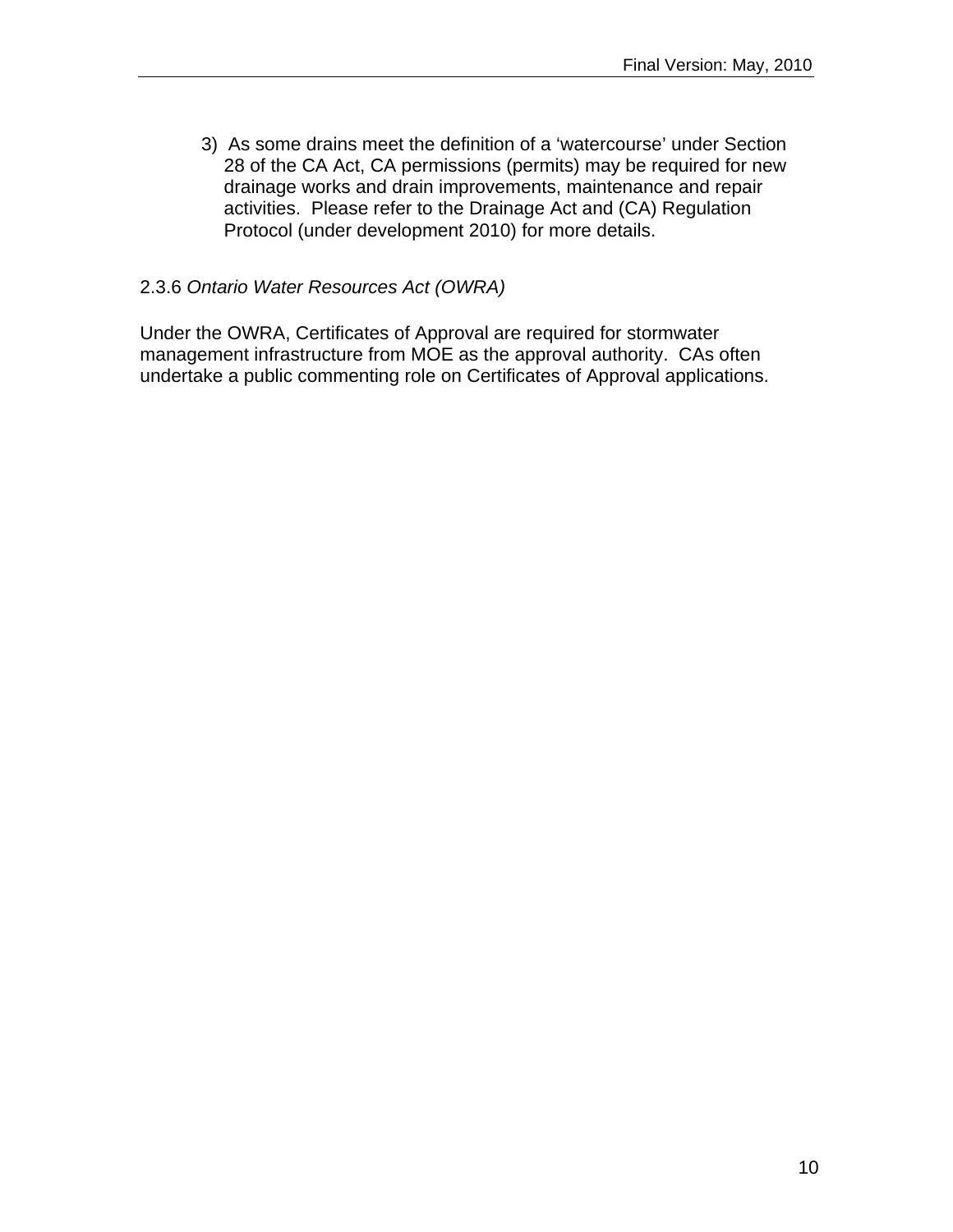| <b>Role</b>                                                    | <b>Relevant Section in this</b>                                                                                                 | <b>Legal Authority-</b>                                                                                                                                                                                                                                                                                                                  |
|----------------------------------------------------------------|---------------------------------------------------------------------------------------------------------------------------------|------------------------------------------------------------------------------------------------------------------------------------------------------------------------------------------------------------------------------------------------------------------------------------------------------------------------------------------|
|                                                                | document                                                                                                                        | legislation (or other)                                                                                                                                                                                                                                                                                                                   |
| Regulatory<br><b>Authorities</b>                               | Section 3.7<br>Section 6.0 (6.2, 6.3, 6.5, 6.6, 6.7)<br><b>Section 7.0</b><br>Section 8.0<br>Appendix 2c<br>Appendix 3          | CA Act S. 28<br>O. Reg 97/04<br>O. Regs 42/06, 146/06 to<br>179/06, 181/06, 182/06,<br>and 319/09.                                                                                                                                                                                                                                       |
| Delegated<br>'Provincial<br>Interest' in<br><b>Plan Review</b> | Section 3.0 (3.1, 3.2, 3.7)<br>Section 6.0 (6.1, 6.2, 6.3, 6.4, 6.5,<br>6.8)<br>Section 8.0<br>Appendix 1<br>Appendix 2 a and b | CO/MNR/MMAH MOU of<br><b>CA Delegated</b><br><b>Responsibilities</b><br>Section 3.1 of the<br><b>Provincial Policy Statement</b>                                                                                                                                                                                                         |
| Resource<br>Management<br>Agencies                             | Section 3.0 (3.4, 3.6, 3.8)<br>Section 4.0<br><b>Section 6.0</b> (6.5, 6.8, 6.9, 6.10)<br>Section 8.0                           | CA Act S, 20 and S, 21<br><b>CA Board Approved</b><br>policies and programs                                                                                                                                                                                                                                                              |
| Public<br>Commenting<br><b>Bodies</b>                          | Section 3.0 (3.3, 3.4, 3.6, 3.7)<br>Section 6.0 (6.2, 6.5, 6.6, 6.8, 6.9,<br>6.10)                                              | Planning Act: S. 17.15,<br>17.20, 17.21<br>Other legislation:<br>Clean Water Act S. 4.2, S.<br>6, S. 7.6, S. 10.1 etc.<br>Drainage Act S. 4, S. 5.1,<br>S. 6.1, S. 10.2, S. 10.8, S.<br>41.1, S. 49, S. 74, S. 78.2,<br>Aggregates Resource Act<br><b>Environmental Assessment</b><br>Act<br><b>Provincial Plans (see</b><br>appendix 4) |
| Service<br>Providers                                           | Section 3.0 (3.4, 3.5, 3.7, 3.8)<br>Section 4.4<br>Section 6.0 (6.2, 6.3, 6.5,<br>6.6, 6.7, 6.8, 6.9<br>Section 8.0             | CA Act S. 21<br><b>Federal Fisheries Act via</b><br>Agreements<br>MOUs (Municipal and other<br>agency)                                                                                                                                                                                                                                   |
| Landowners                                                     | Section 3.0 (3.8)                                                                                                               | CA Act S. 21, and S. 29                                                                                                                                                                                                                                                                                                                  |

SUMMARY TABLE: CA Roles, Relevant Reference Sections and Legal Authority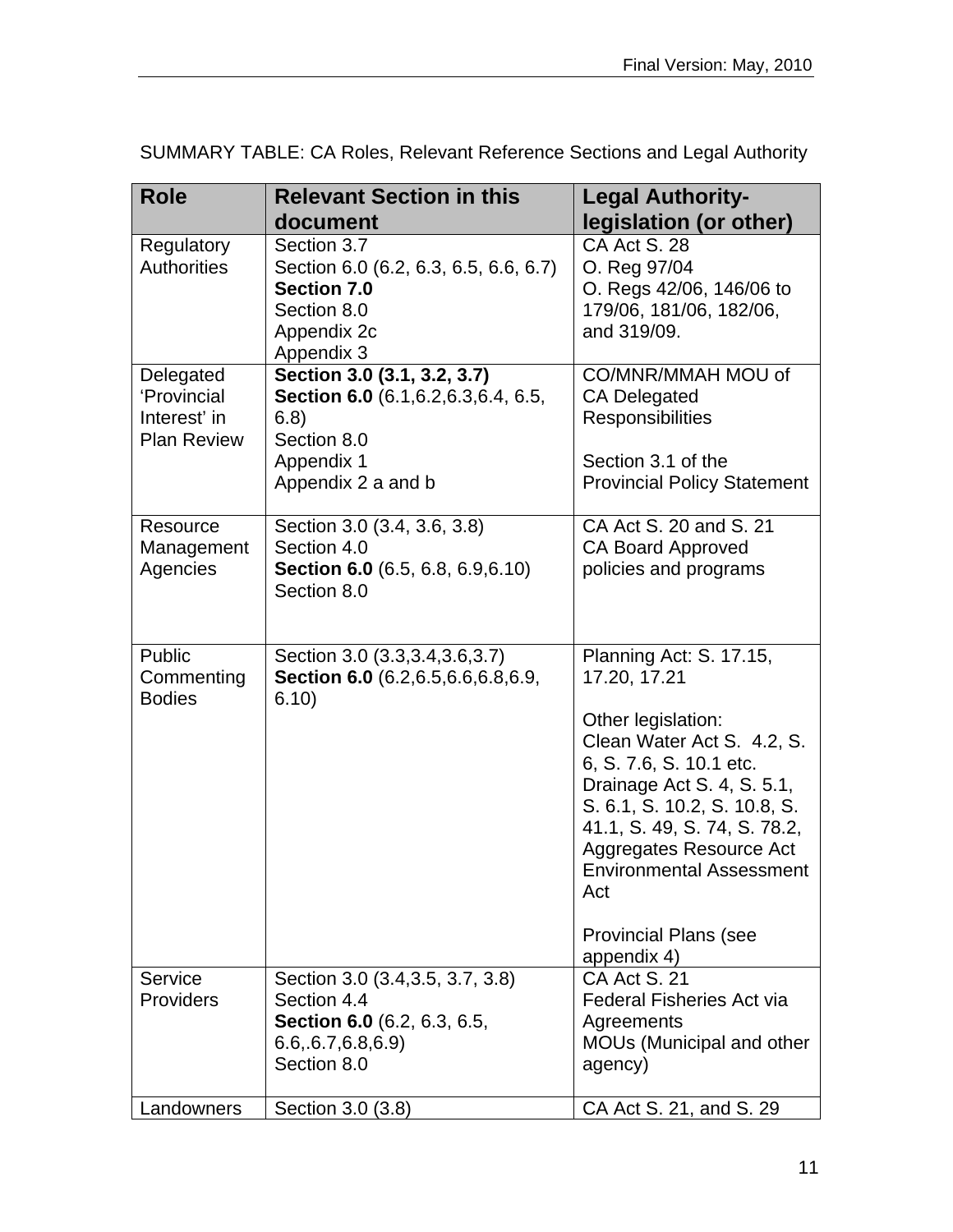# **PART B – POLICY**

## **3.0 GENERAL**

3.1CAs have been delegated responsibility to review municipal policy documents and applications under the *Planning Act* to ensure that they are consistent with the natural hazards policies Section 3.1 of the *PPS, 2005*. CAs have not been delegated responsibilities to represent or define other provincial interests on behalf of the Province under the *Planning Act*, the *PPS, 2005* or other provincial legislation (e.g. *Endangered Species Act*, 2007) or provincial plans (e.g. Oak Ridges Moraine Conservation Plan, etc.).

3.2 Under the CO/MNR/MMAH MOU on CA Delegated Responsibilities, CAs have a commenting role in approval of new or amended 'Special Policy Areas' for flood plains under Section 3.1.3 of the PPS*,* where such designations are feasible. Special Policy Areas (SPAs) are areas within flood plain boundaries of a watercourse where exceptions to the development restrictions of the natural hazards policy (3.1) in the Provincial Policy Statement (PPS), 2005, may be permitted in accordance with technical criteria established by the MNR.

CAs provide supportive background and technical data regarding existing and proposed SPAs. New SPAs and any proposed changes or deletions to existing boundaries and/or policies are approved by both the Ministers of Natural Resources and Municipal Affairs and Housing, with advice from CAs, prior to being designated by a municipality or planning approval authority.

3.3 CAs are considered public commenting bodies pursuant to Section 1 of the *Planning Act* and regulations made under the *Planning Act*. As such, CAs must be notified of municipal policy documents and applications as prescribed. To streamline this process, CAs may have screening protocols with municipalities, normally through service agreements, which identifies those applications that CAs should review.

3.4 In addition to CAs' legislative requirements and mandated responsibilities under the CA Act, Section 28 Regulations as regulatory authorities, and Section 3.1 of the PPS as delegated plan reviewers for provincial interest, the CAs' role as watershed-based, resource management agencies also allows CAs to review municipal policies, planning documents and applications pursuant to the *Planning Act* as a 'public commenting body' as outlined in the CO/MNR/MMAH MOU on CA Delegated Responsibilities. (Appendix 1)

To inform their review of municipal planning documents and planning applications, under the *Planning Act*, CAs may develop policies and strategies related to their CA Board mandates and agreements for technical services with municipalities and other levels of government. Such CA policies are advisory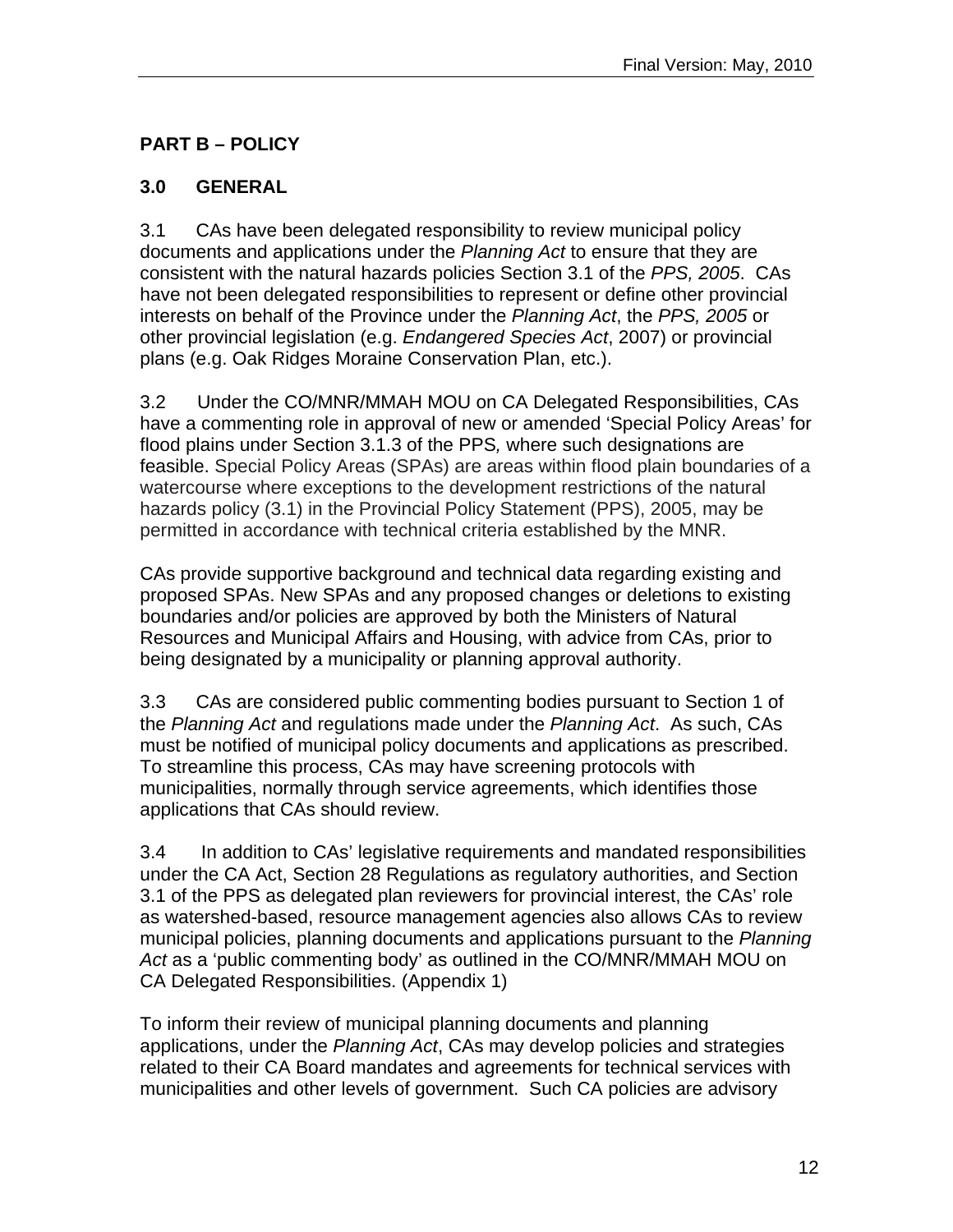and may be incorporated into an Official Plan in which case they become adopted as municipal policy. When providing comments to municipalities or planning approval authorities, CAs should identify the role(s) and legislative authority under which they are doing so (e.g. *PPS, 2005*, *CA Act* Section 28 Regulations, *Federal Fisheries Act*, advisory, etc.).

3.5 Where CAs have entered into an agreement with municipalities or other levels of government for any technical services, CAs should provide the technical services (e.g. providing natural heritage advice), as prescribed by the agreement. Technical service agreements with municipalities may cover a broad range of issues, including stormwater management, natural heritage features and systems advice, groundwater monitoring, etc. These agreements may also include a process to resolve disputes that may occur in the delivery of the services between the municipality and a conservation authority.

3.6 In some cases, provincial plan (e.g. Oak Ridges Moraine Conservation Plan; Greenbelt Plan; Lake Simcoe Protection Plan, Central Pickering Development Plan) requirements may exceed CA regulatory requirements and such greater requirements take precedence. For example, the provincial plans may have greater requirements for vegetation buffers or more restrictions on the uses permitted than the CA regulatory requirements.

A typical requirement of the legislation for those plans is that comments, submissions, or advice provided by CAs, that affect a planning matter within those areas, shall conform with the provincial plan (refer to 6.9). Similarly, where there are regulations (including *CA Act* Section 28 and the *Fisheries Act*) that are more restrictive than those contained in these provincial plans, the more restrictive provisions prevail.

3.7 The "principle of development" is established through *Planning Act*  approval processes, whereas the CA Act permitting process provides for technical implementation of matters pursuant to Section 28 of the *CA Act.* The scope of matters that are subject to CA Act S. 28 regulations is limited to the activities in areas set out under Section 28(1) and Section 28(5) of the *CA Act*.

CAs should ensure that concerns they may have regarding the establishment of the "principle of development" are conveyed to the municipality/planning approval authority during the preparation of a municipal Official Plan, secondary plan or Official Plan amendment, or during the *Planning Act* approvals process and not through the CA Act S. 28 permitting process.

An established 'principle of development' does not preclude the ability of the CA (or MMAH as per the MOU) to appeal a planning matter to the Ontario Municipal Board (OMB) (e.g., based on newer technical information relevant to the PPS). It is recognized that there may be historic planning approval decisions that were made in the absence of current technical information which could now preclude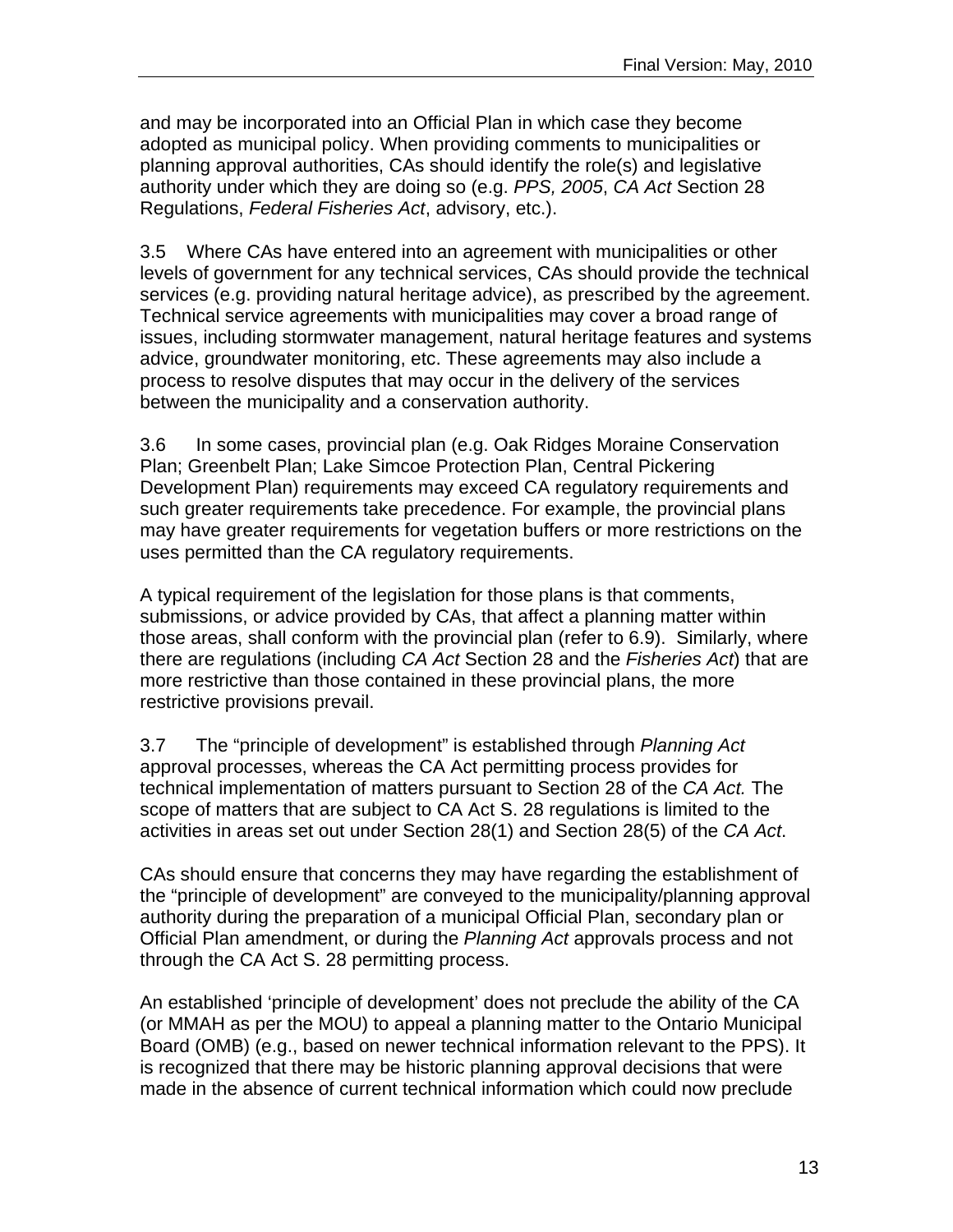development under the *CA Act* regulations. Where possible, if an issue remains unresolved, the CA should work with the proponent and the municipality to pursue a resolution.

3.8 CAs may provide a number of other programs and services (extension services, community relations, information, education services and permissions under other legislation) that may or may not be linked to applications made pursuant to the *Planning Act* or *CA Act* S. 28 regulation permissions. These programs and services are not governed by this chapter.

## **4.0 CONSERVATION AUTHORITY POLICY FORMATION AND CONSULTATION**

4.1 CAs should give public notice and undertake public and stakeholder consultation prior to submission for CA Board approval of all proposed policies, watershed and subwatershed plans, guidelines or strategies that are intended to be used by the CA to comment on future land use and land use planning and inform CA review of applications made pursuant to the *Planning Act*. The CA is only responsible for coordinating consultation where it has been delegated as the lead for the watershed or subwatershed planning processes by the participating municipality or municipalities..

4.2 CAs should give public notice and undertake public consultations prior to submission for CA Board approval of proposed service delivery policies and procedures for *CA Act* Section 28 permit applications (e.g. complete applications).

4.3 The public should be provided the opportunity to speak to the proposed policies and guidelines referenced in 4.1 and 4.2 at the relevant CA Board meetings.

4.4 CAs should make any agreements between the CA and participating municipalities or other government agency publicly accessible (e.g. posted on the CA's website where available).

# **5.0 APPLICATION PROCESSES**

Attached are **three charts** which illustrate the application processes under both the *Planning Act* and the *Conservation Authorities Act S. 28* and practices to promote effective and efficient processes between them:

- municipal planning application process with CA review (e.g. stand-alone site plan control) (Appendix 2a)
- municipal planning application process (e.g. subdivision) with CA review and requirement for CA Act S. 28 permit(s) (Appendix 2b)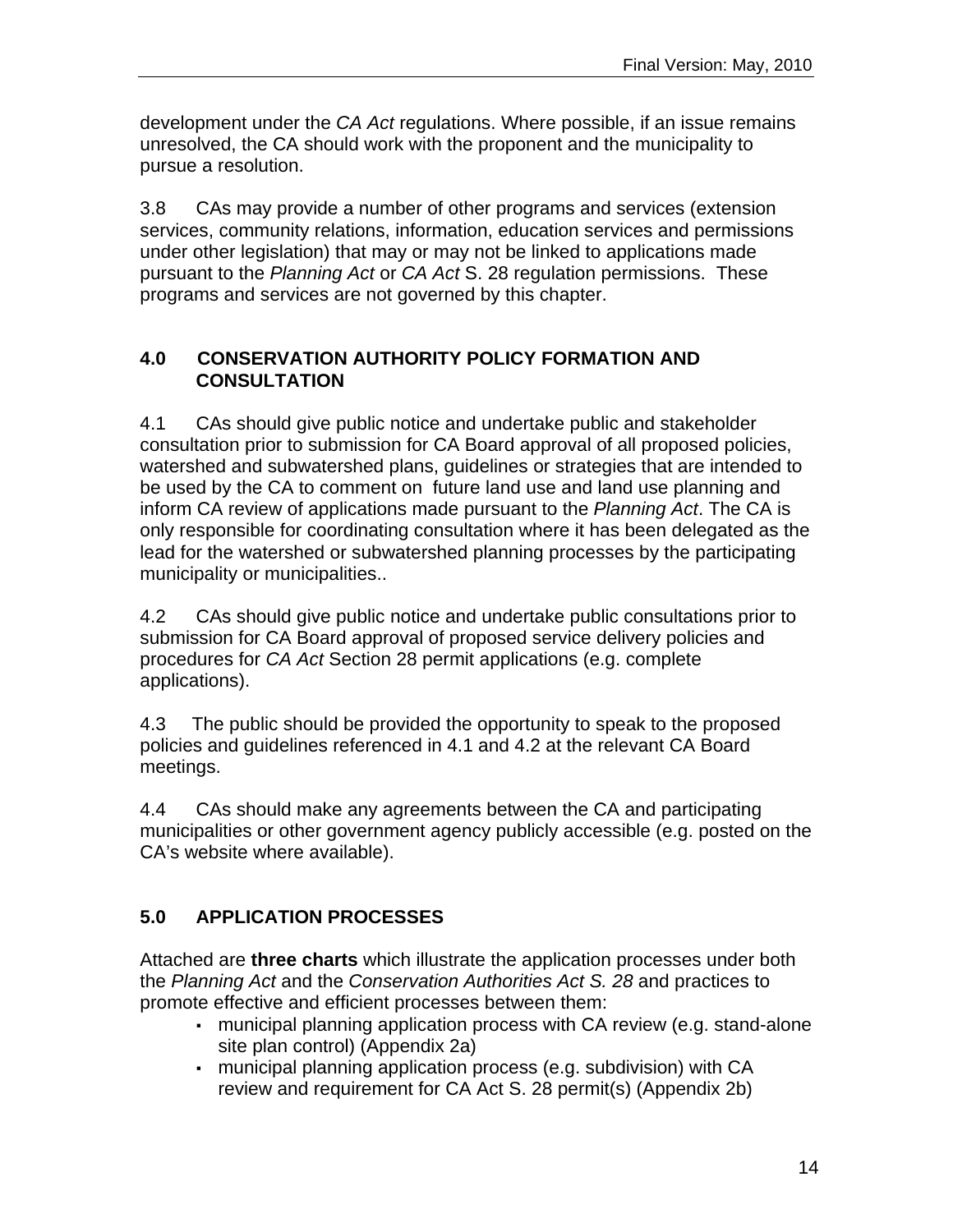▪ stand-alone CA Act S. 28 "Development, Interference with Wetlands, Alterations to Shorelines and Watercourses" regulation permit application process (Appendix 2c)

#### **6.0 POLICIES AND PROCEDURES FOR MUNICIPAL PLAN REVIEW BY CONSERVATION AUTHORITIES**

#### 6.1 *'Provincial Interest' Memorandum of Understanding of CA Delegated Responsibilities*

Through the Minister's delegation letter and under the accompanying MOU signed in 2001, CO, MNR and MMAH agreed to support the provisions of the MOU as an appropriate statement of the roles and responsibilities of the relevant Ministries and CAs in the implementation of the *PPS* and now continued in the *PPS*, *2005.* 

Pursuant to the delegation letter and the MOU, CAs have been delegated the responsibility to review municipal policy documents and planning and development applications submitted pursuant to the *Planning Act* to ensure that they are consistent with the natural hazards policies found in Section 3.1 of the *PPS, 2005*. These delegations do not extend to other portions of the *PPS, 2005* unless specifically delegated or assigned in writing by the Province. For further detail, please refer to the MOU in Appendix 1.

Note: At the time of signing, the 2001 CO/MNR/MMAH MOU stipulates that plan review was to determine whether application had "regard to" Section 3.1 of the *PPS,* 1997, while the amendment made to the *Planning Act* 3 (5) and 3 (6) by the *Strong Communities (Planning Amendment) Act* (Bill 51) and described in S. 4.2 of the *PPS, 2005* changes this wording, "to be consistent with" the policies outlined in the *PPS, 2005*.

6.2 The *PPS, 2005* provides for appropriate development while protecting resources of provincial interest, public health and safety, and the quality of the natural environment. The policies of the *PPS* may be complemented by provincial plans or by locally-generated policies regarding matters of municipal interest. Provincial plans and municipal Official Plans provide a framework for comprehensive, integrated and long-term planning that supports and integrates the principles of strong communities, a clean and healthy environment and economic growth, for the long term.

CAs are encouraged to develop watershed and subwatershed management plans to inform municipalities in the municipalities creation and updating of Official Plan policies\*. Watershed plans may also provide technical information and recommendations for municipalities when making decisions on planning applications.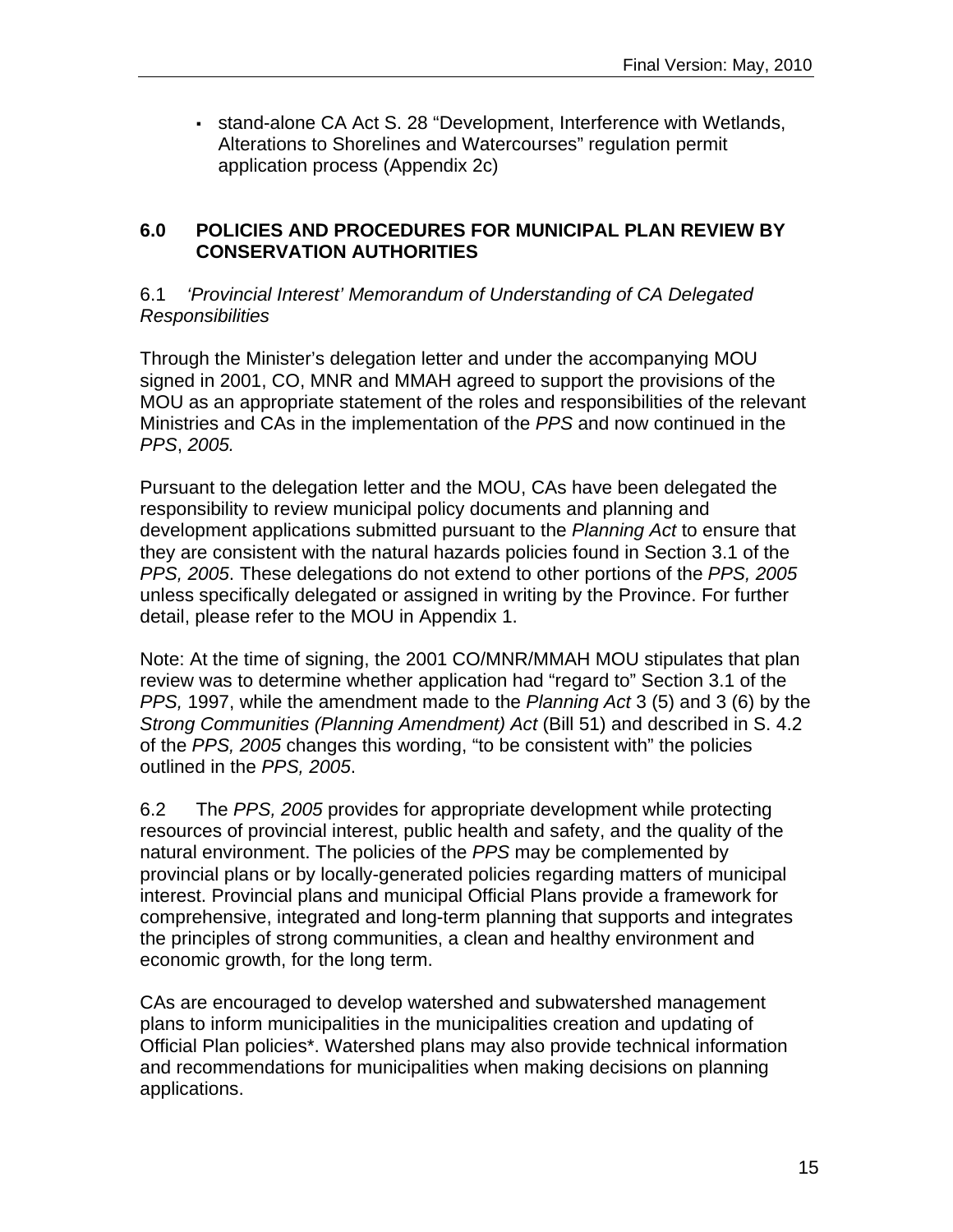In carrying out their delegated responsibilities, CAs should identify natural hazard lands for protection in Official Plans and comprehensive zoning by-laws. This will ensure that development is directed away from areas of natural hazards where there is an unacceptable risk to public health or safety or of property damage (Section 3.1, *PPS, 2005*).The understanding by all parties as to the establishment of the "principle of development" by *Planning Act* approval process and the location of proposed works at the planning stage, as per section 3.7 of this Chapter, allows the CA to focus on technical requirements and site constraints at the *CA Act* S. 28 permitting review process.

\*Footnote: in some areas of the province (e.g., Oak Ridges Moraine Conservation Plan Area) there is a requirement for every municipality to prepare a watershed plan and to incorporate the objectives and requirements of the watershed plan into the Official Plan if the municipality wishes to permit major development within that watershed.

6.3 CAs should collaborate with municipalities to recommend policies and provisions for inclusion into Official Plan policies for complete planning application requirements so that information or studies needed by the CA for reviewing *Planning Act* applications from the delegated responsibility for natural hazards policies found in Section 3.1 of the *PPS* is addressed early in the process.

6.4 CAs should ensure that all concerns relevant to their delegated responsibilities for natural hazards are made available to municipalities and planning approval authorities under the *Planning Act* during the application review process.

In participating in the review of development applications under the *Planning Act*, CAs should, at the earliest opportunity:

(i) ensure that the applicant and municipal planning authority are also aware of the Section 28 regulations and requirements under the *CA Act*, and, (ii) assist in the coordination of applications under the *Planning Act* and the *CA Act* to eliminate unnecessary delay or duplication in the process.

6.5 CAs should confer with municipalities to recommend policies and provisions for potential inclusion into Official Plans and comprehensive zoning by-laws that may be complementary to their CA Board-approved policies as resource management agencies and other planning responsibilities as outlined in Section 1.0 to ensure that municipal land use decisions may address them.

6.6 Recognizing that there is no requirement for municipalities to invite CAs to pre-consultation meetings, CAs should also contact municipalities, where appropriate, to ensure that the CAs are involved in pre-consultation and attend associated meetings on *Planning Act* applications, especially where such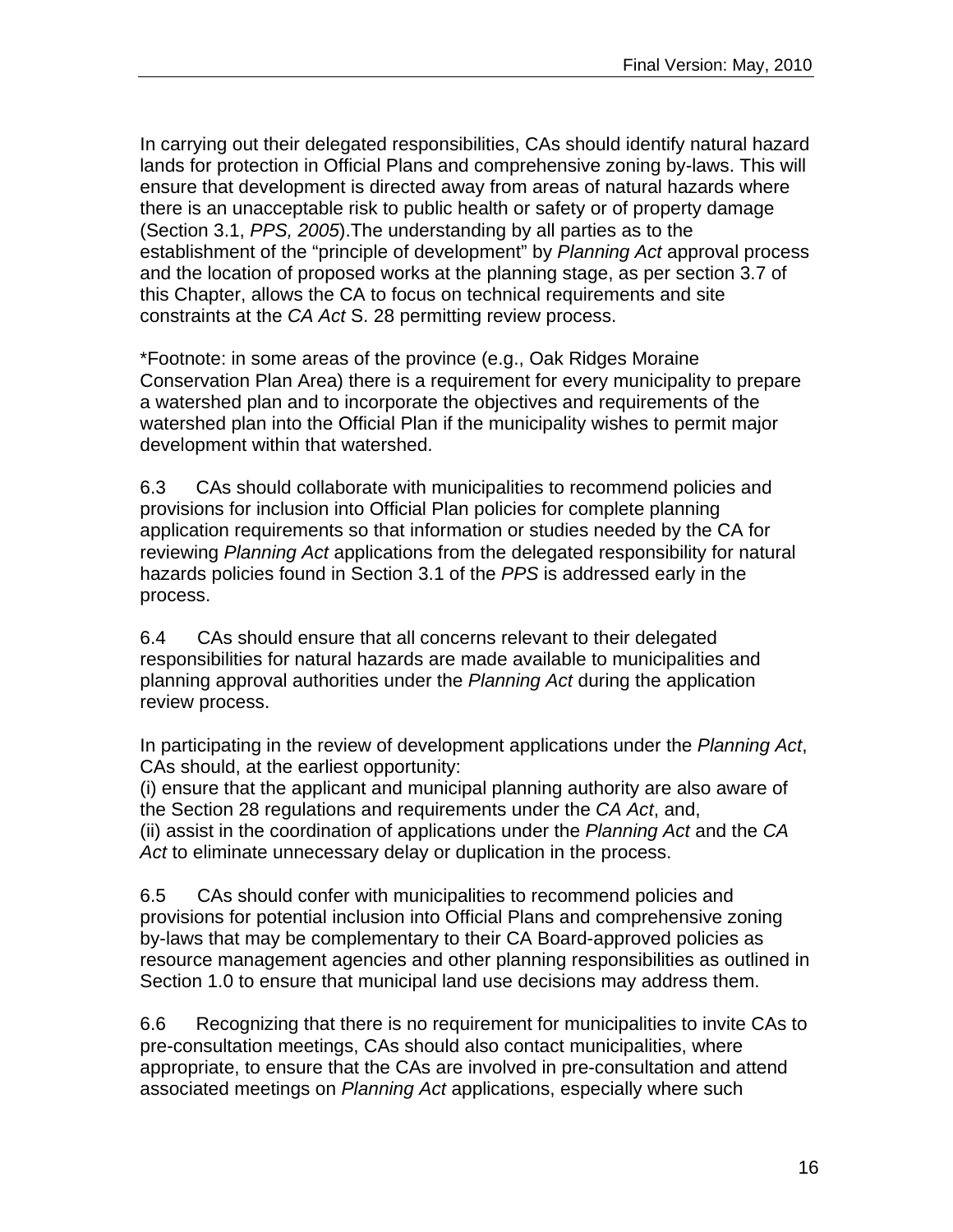applications may trigger a related permit application under the *CA Act S. 28.* Technical service agreements between municipalities and individual CAs may formalize arrangements for CA involvement in pre-consultation. As coordinated by the municipality or planning approval authority, depending on the scope of the project, pre-consultation could include staff from the following parties: CAs, the municipality (for example, planning and engineering staff), the applicant, consultants, the developer (owner) and may be supplemented by staff from provincial ministries, Parks Canada and any other government agencies.

6.7 If involved in providing a technical advisory role, CAs and municipalities should establish formal technical service agreements. CAs should ensure that the service agreement with a municipality addresses obligations of the CA to participate in pre-consultation and other meetings; how the CA may participate in OMB hearings or other tribunals; how the parties or participants may be represented at hearings for the purpose of legal representation; and, limits on the CA's ability to represent the municipality's interests. Service agreements or contracts should specify that regular reviews by the parties of the agreement or contract are required and should be publicly accessible (e.g. posted on the respective CA and municipal websites).

6.8 CAs shall operate in accordance with the provisions of the CO-MNR-MMAH MOU when undertaking their roles in plan review. This will include informing a municipality as to which of their CA comments or inputs, if any, pertain to the CA's delegated responsibilities for the provincial interest on natural hazards and which set of comments are provided on an advisory basis or through another type of authority (e.g. as a 'resource management agency' or as a 'service provider' to another agency or the municipality).

6.9 MNR has natural heritage responsibilities under the *PPS 2005* and some provincial plans (as outlined in appendix 4) for the delineation and technical support in the identification of natural heritage systems, the identification or approval of certain natural heritage features as significant or key features, and the identification of criteria related to these features. As part of the CA commenting or technical advisory function, some CAs identify natural heritage features and systems through the initial plan review process. CA developed natural heritage systems are advisory unless corresponding designations and policies are incorporated into the municipal Official Plan (i.e., municipality has the decision-making authority under the *Planning Act*). Where service agreements are in place with participating municipalities, CAs are encouraged to collaborate with local MNR District offices to ensure the appropriate and best available information on natural heritage is provided to a municipality. MNR is responsible for notifying municipalities and CAs when there is new information about a feature for which MNR has responsibilities; for example, a wetland is evaluated and approved as a provincially significant wetland (PSW), so that advice can be given and decisions made accordingly.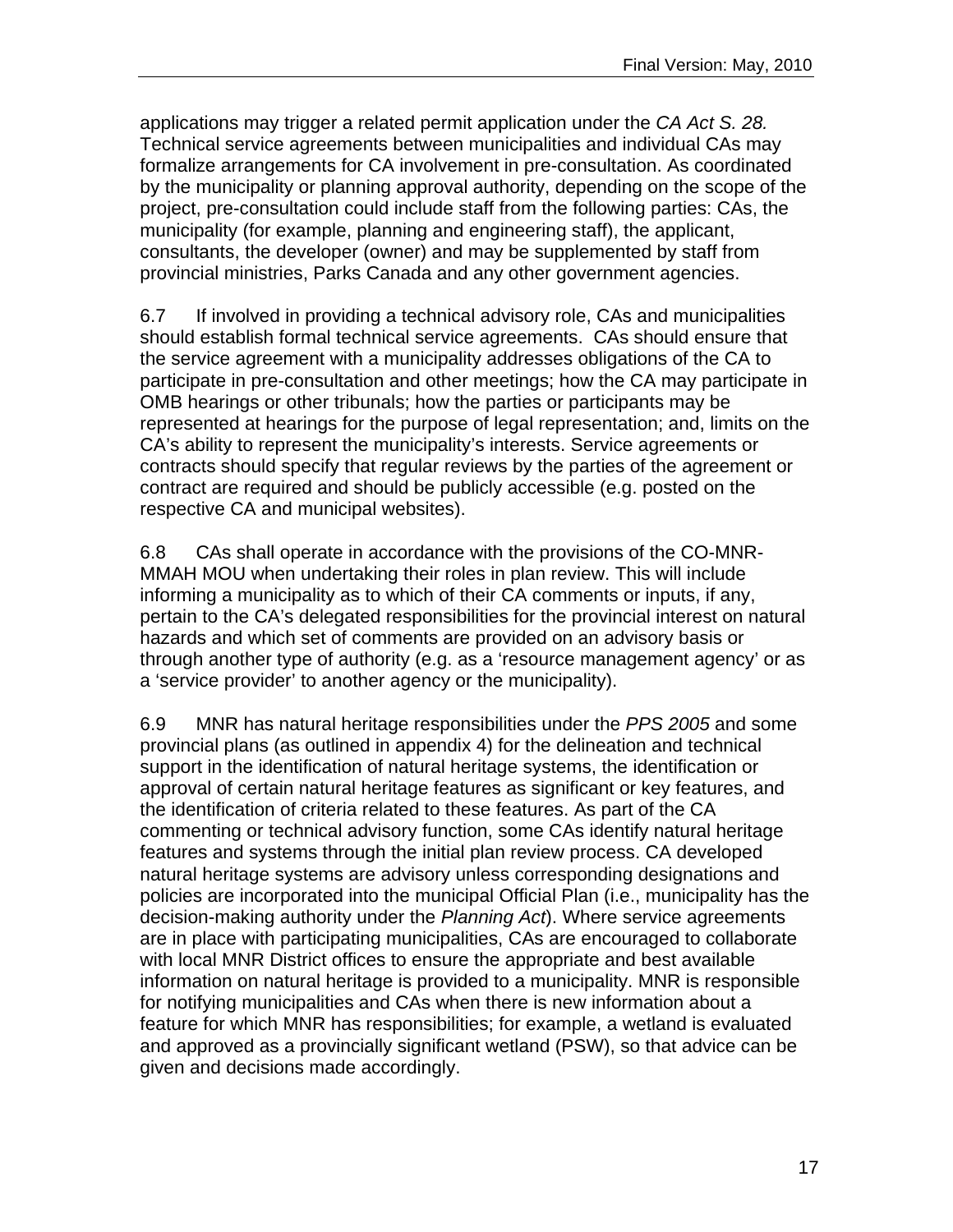Where provincial plans and associated guidance materials apply, CA comments shall reflect the policy direction contained in these provincial plans or guidance materials as these pertain to matters relating to natural heritage systems and features, including:

- 1. Definitions of "significant" features;
- 2. Minimum setbacks for these defined features;
- 3. Outlining a process for determining whether the minimum setbacks are adequate and, if not, recommend appropriate setbacks;
- 4. Specifying permitted uses, set backs and policies within identified significant features;
- 5. Delineation of natural heritage systems.

6.10 CAs may provide input, as a public commenting body or 'resource management agency', on matters of local or regional interest within their watershed with respect to natural heritage with participating municipalities and liaise with the MNR regarding natural heritage interests including and beyond those covered by 6.9 (those of "provincial interest") to promote sharing of the most up-to-date natural heritage information and to promote coordinated planning approaches for these interests.

## **7.0 CONSERVATION AUTHORITIES ACT SECTION 28 PERMITTING**

7.1 Background Information

Pursuant to Section 28 of the *CA Act*, under Ontario Regulation 97/04 "Content of Conservation Authority Regulations under Subsection 28 (1) of the Act: "Development, Interference with Wetlands, and Alterations to Shorelines and Watercourses" (Generic or Content Regulation), each CA has developed individual regulations approved by the Minister that identify and regulate certain activities in and adjacent to watercourses (including valley lands), wetlands, shorelines of inland lakes and hazardous lands'. In general, permissions (permits) may be granted where, in the opinion of the CA, the control of flooding, erosion, dynamic beaches, pollution or the conservation of land is not impacted..

An application for a CA Act S. 28 permission (permit) is made, usually by the landowner or an agent on behalf of a landowner or an infrastructure manager and owner such as a Municipal Corporation. Information required to support an application is outlined in Appendix 3.

When the O. Reg 97/04 (the Content or Generic Regulation) was developed, three related procedural guidelines were prepared to assist in delivering the individual CA regulations:

- 1. Guidelines for developing schedules of regulated areas
- 2. Section 28(12) *CA Act* Hearings Guideline
- 3. Approvals Process Guideline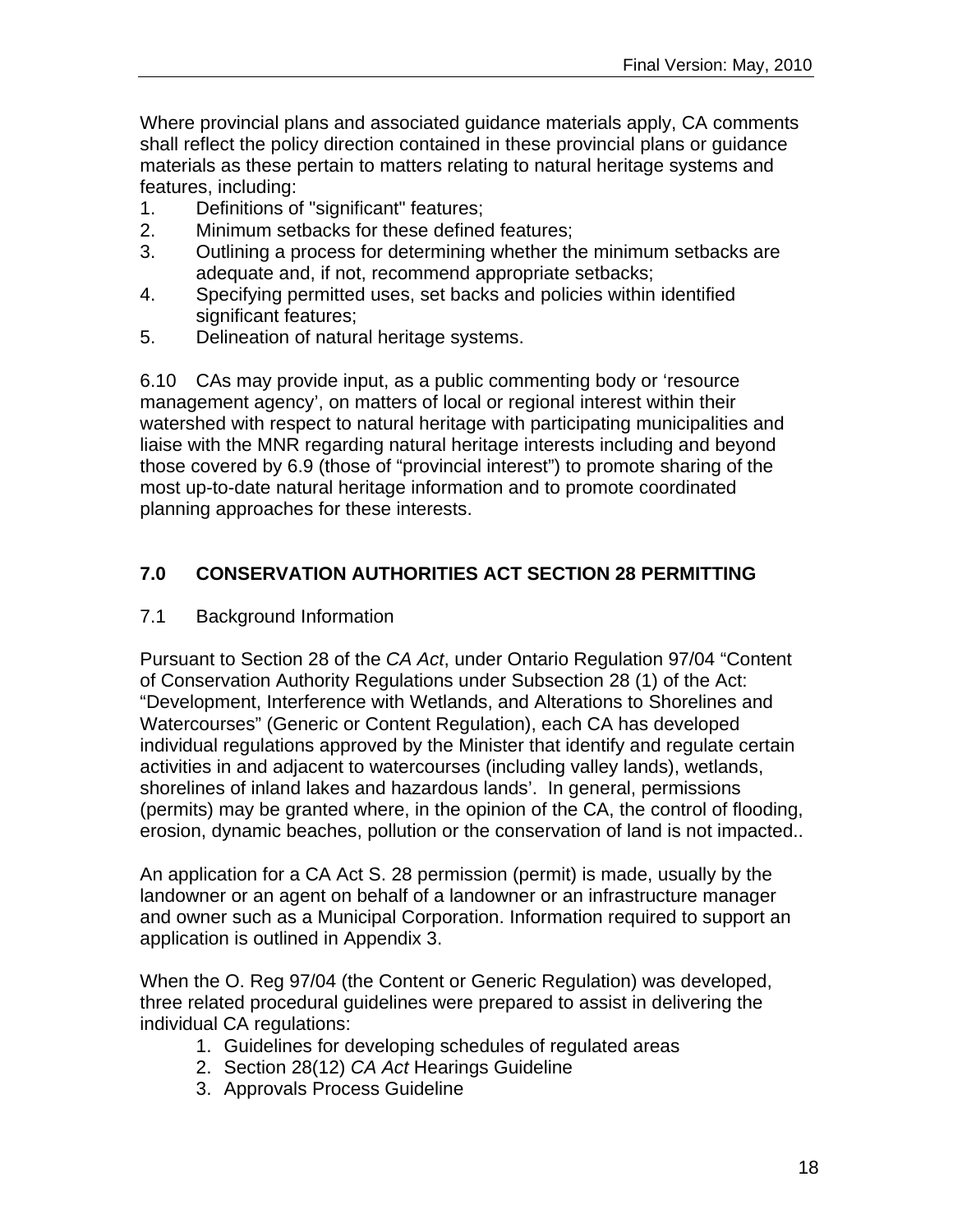These and other future MNR approved guidelines or protocols may be used in implementation of the Regulation (e.g. *Drainage Act* and Regulation Protocol currently being prepared for 2010).

7.2 Pre-consultation on Permission (Permit) Applications

7.2.1 Pre-consultation is encouraged to provide clarity and direction, to facilitate receipt of complete applications and to streamline the CA Act S. 28 permission (permit) review and decision making process. To meet these objectives, depending on the scale and scope of the project, pre-consultation may include staff from the following parties: CAs, the municipality (for example, planning and engineering staff), the applicant, consultants, the developer and owner, and may be supplemented by staff from provincial ministries, Parks Canada and any other appropriate government agencies; and may occur concurrently with *Planning Act* pre-consultation.

7.2.2 CAs may request pre-consultation, prior to the submission of a permission (permit) application, to provide an opportunity for CAs and applicants to determine complete application requirements for specific projects. Applicants are encouraged to engage in pre-consultation with CAs prior to submitting an application.

7.2.3 Applicants may request CAs to undertake pre-consultation, prior to the submission of a permission (permit) application, to provide an opportunity for CAs and applicants to determine complete permit application requirements for specific projects. CAs should engage in pre-consultation in a timely manner so as not to delay the proponent's ability to submit an application.

7.2.4 In order to determine complete application requirements, applicants should submit in writing adequate information for pre-consultation, such as property information (lot number, concession number, township, etc.), a concept plan of the proposed development which shows the property limit, and a description of what is being proposed (i.e. what is being planned and when the work will take place).

7.2.5 CAs should identify and confirm complete application requirements for specific projects, in writing, within 21 days of the pre-consultation meeting. However, substantial changes to a proposal or a site visit after pre-consultation may warrant further pre-consultation and/or necessitate changes to the complete application requirements.

7.3 Complete Permission (Permit) Application

7.3.1 CAs are encouraged to develop written, CA Board-approved, publicly accessible, procedures and guidelines or checklists that define the components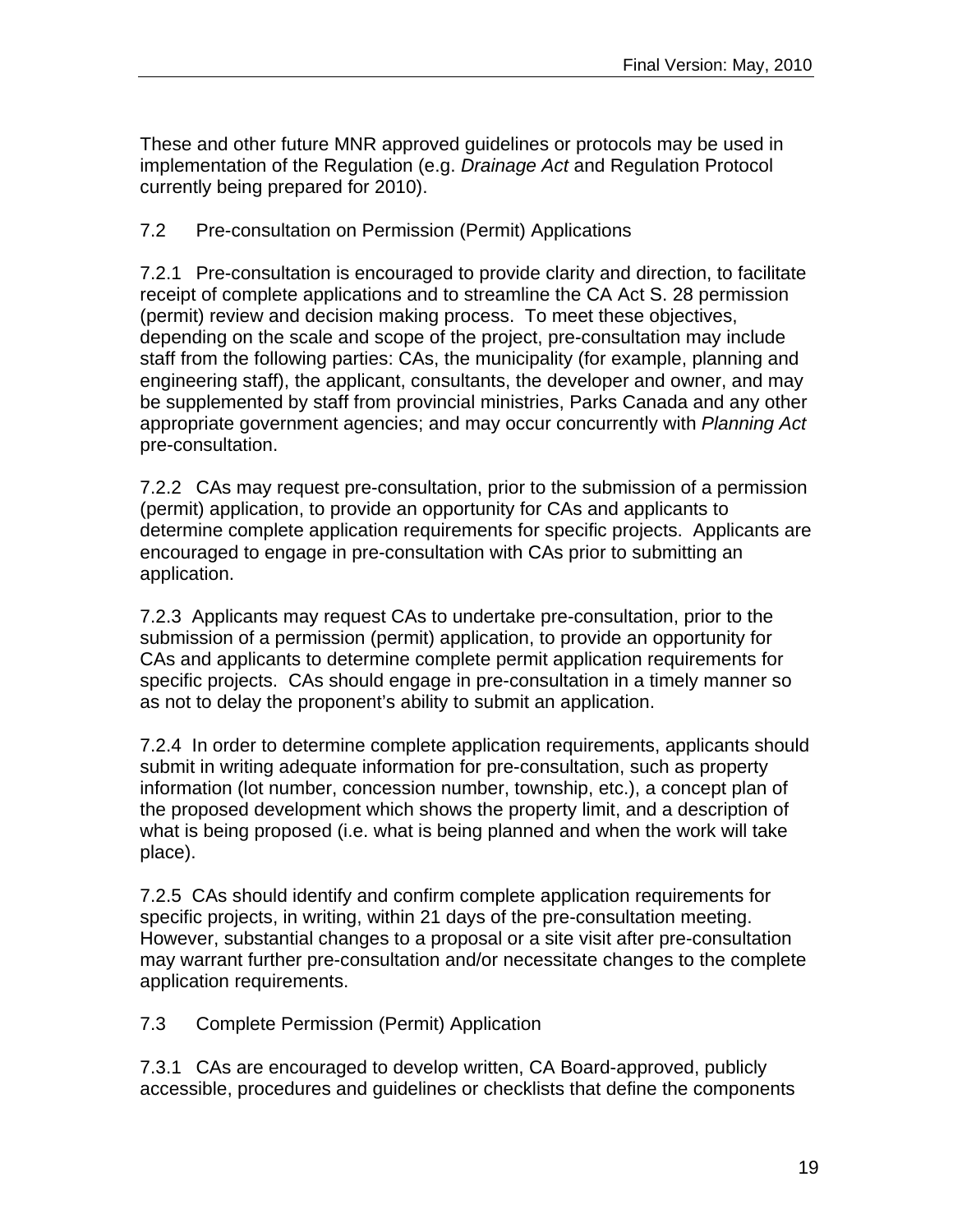of a complete application, and reflect recommended timelines to process applications and provide comments in response (see Appendix 3 for examples of Section 28 Regulation information requirements).

7.3.2 CAs are to notify applicants, in writing, within 21 days of the receipt of a permission (permit) application, as to whether the application has been deemed complete or not.

7.3.3 If a permission (permit) application is deemed incomplete, CAs should provide the applicant with a written list of missing and needed information when notifying the applicant that the application has been deemed incomplete.

7.3.4 If not satisfied with the decision on whether an application is deemed complete, the applicant can request an administrative review by the CA General Manager (GM) or Chief Administrative Officer (CAO) and then if not satisfied, by the CA Board of Directors. This review will be limited to a complete application policy review and will not include review of the technical merits of the application.

7.3.5 During the review of a 'complete application', a CA may request additional information if the CA deems a permission (permit) application does not contain sufficient technical analysis. Delays in timelines for decision making may occur due to CA requests for additional information to address errors or gaps in information submitted for review (refer to 7.4.3). Thus, an application can be put "on hold" or returned to the applicant pending the receipt of further information. If necessary, this could be confirmed between both parties as an "Agreement to Defer Decision".

## 7.4 Decision Timelines for Permissions (Permits)

7.4.1 From the date of written confirmation of a complete application, CAs are to make a decision (i.e. recommendation to approve or referred to a Hearing) with respect to a permission (permit) application and pursuant to the *CA Act* within 30 days for a minor application and 90 days for a major application.

Major applications may include those that:

- are highly complex, requiring full technical review, and need to be supported by comprehensive analysis
- do not conform to existing CA Board-approved Section 28 policies

7.4.2 If a decision has not been rendered by the CA within the appropriate timeframe (i.e. 30 days for minor applications / 90 days for major applications) the applicant can submit a request for administrative review by the GM or CAO and then if not satisfied, by the CA Board of Directors.

7.4.3 Subsequent to receipt of a complete application, delays in timelines for decision making on a permission (permit) may occur due to CA requests for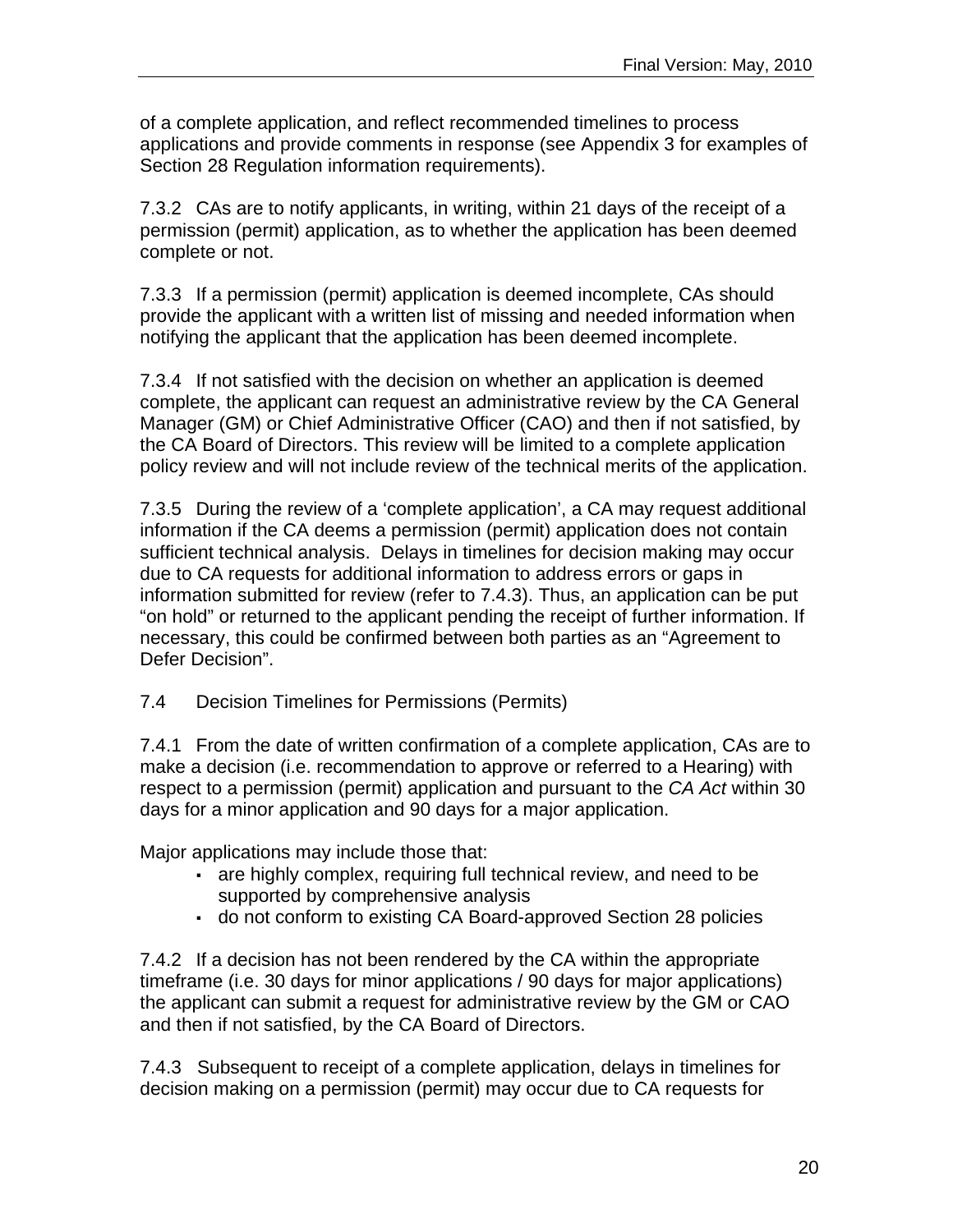additional information to address errors or gaps in technical information submitted for review (refer to 7.3.5). Through an "Agreement to Defer Decision" between the applicant and the CA, applications can be put "on hold" or returned to the applicant pending the receipt of further information to avoid premature refusals of permissions (permits) due to inadequate information.

## 7.5 Hearings and Appeals

7.5.1 If the decision is "referred to a Hearing of the Authority Board" the *MNR/CO Hearings Guidelines* (approved 2005) referenced in Section 7.1 will be followed. Copies of the Hearing Guidelines can be obtained by contacting the Integration Branch of the Ministry of Natural Resources.

As per the guidelines and subsections 28 (12), 28 (13), 28 (14) and 28 (15) of the *CA Act* and in summary:

After holding a hearing, the CA shall: refuse the permission (permit); grant the permission with conditions; or, grant the permission without conditions. If the CA refuses permission or grants permission subject to conditions, the CA, shall give the person who requested permission written reasons for the decision.

A person who has been refused permission or who objects to conditions imposed on a permission may, within 30 days of receiving the written reasons appeal in writing to the Minister of Natural Resources.

The Office of the Mining and Lands Commissioner (OMLC) has been delegated the authority, duties and powers of the Minister of Natural Resources under the *Ministry of Natural Resources Act O. Reg. 571/00* to hear appeals from the decisions of CAs made under *CA Act S. 28* regarding a refusal to grant permission (permit) or with respect to conditions imposed on a permission (permit) granted by the CA. The Mining and Lands Commissioner (MLC) may: refuse the permission; or, grant the permission, with or without conditions.

If the applicant does not agree with the MLC decision, under the *Mining Act* an appeal can then be made to the Divisional Court, a Branch of the Superior Court of Justice.

## 7.6 Expiry of Permission (Permit)

By regulation, a permission (permit) shall not be extended. The maximum period of validity of a permission (permit) is 24 months. If the works covered by the application are not completed within the legislated timeframe, the applicant must reapply and delays in approval may result. Typically, the policies in place at the time of the re-application will apply.

7.7 CA Act S. 28 Permission (Permit) Review Procedures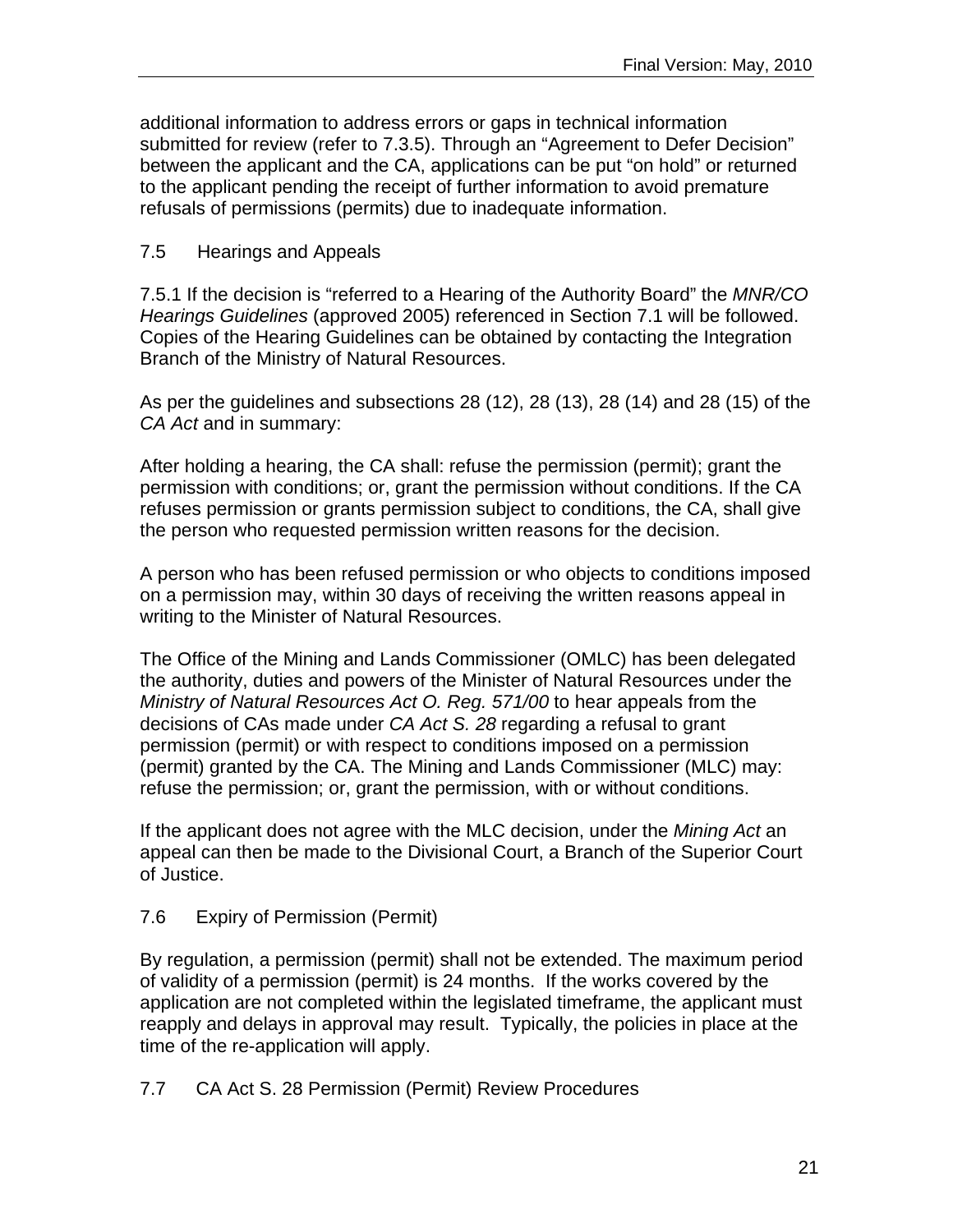7.7.1 CA Act S. 28 permission (permit) review procedures should be determined in such a manner as to ensure applicants receive due process.

7.7.2 When developing CA permission (permit) review procedures, CAs should consider:

- the timely delivery of services through efficiency of process and adherence to timelines as outlined;
- the "best practices" and procedures used by neighbouring CAs, to promote consistency;
- the nature and level of procedures used by local municipalities and other agencies and ministries for related application reviews to prevent duplicative procedures and to promote consistency;
- . the setting of application review procedures is dependent on the complexity of applications and the level of effort required to administer the application.

# **8.0 SERVICE DELIVERY ADMINISTRATION**

8.1 CAs shall develop policies, procedures and guidelines for their municipal plan review activities and for CA Act S. 28 permitting activities (i.e. administration of the regulation and review of applications) with regard to the best practices outlined in this Policies and Procedures chapter. The CA documents should be approved by their Board of Directors and made available to the public.

## 8.2 Fees

See separate chapter regarding fees in the Policies and Procedures Manual.

8.2.1 Fees for planning services should be developed in conjunction with the appropriate planning authorities and are set to recover but not exceed the costs associated with administering and delivering the services on a program basis.

8.2.2 Fees for permitting services should be developed and are set to recover but not exceed the costs associated with administering and delivering the services on a program basis.

# **9.0 ADHERENCE TO POLICIES**

9.1 All CAs are required to adhere to these policies and procedures.

9.2 MNR reserves the right to audit CAs for adherence to these policies and procedures and to review the effectiveness of the policies and procedures with regard to implementation of provincial policies and protection of the provincial interest.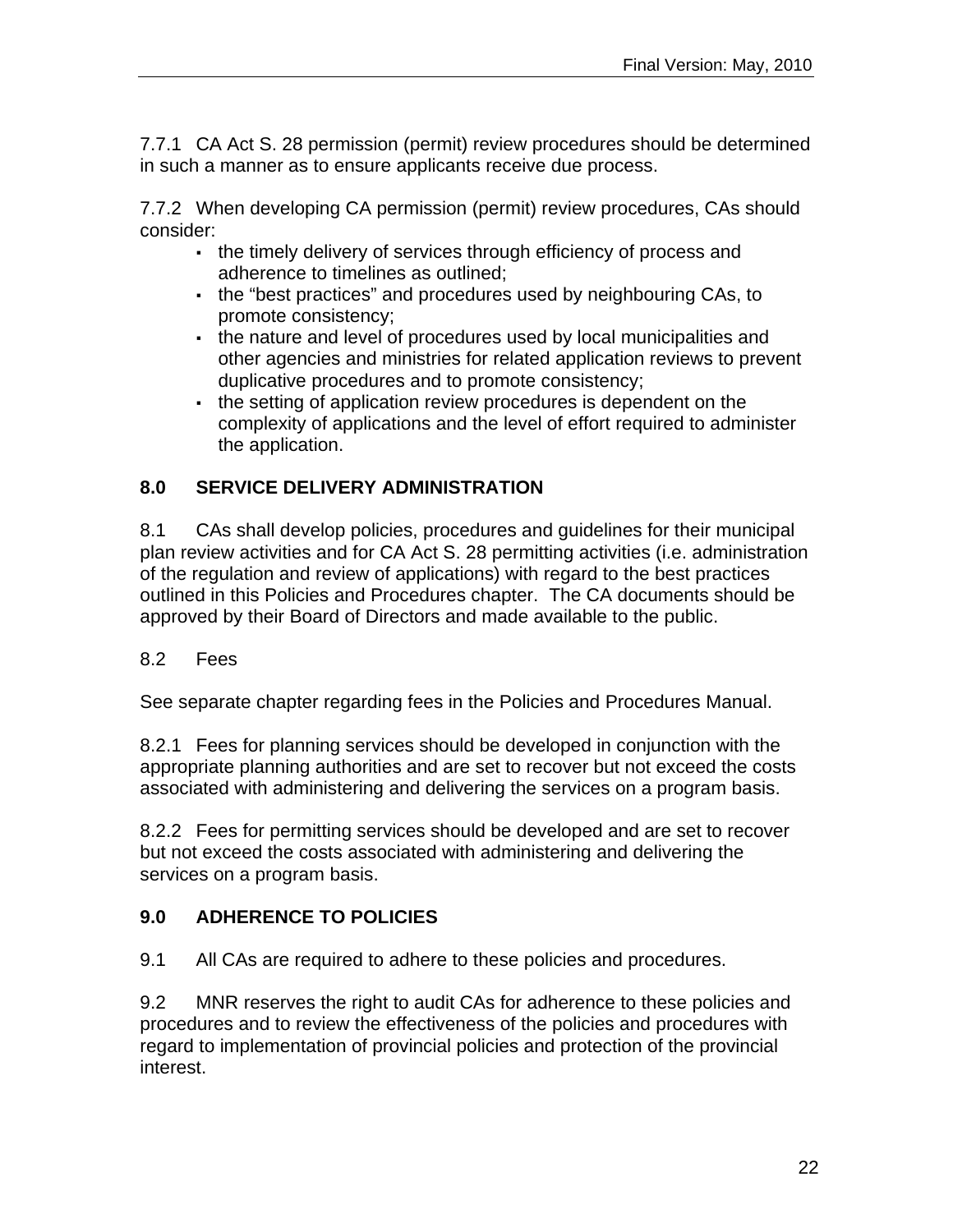## **APPENDICES**

As identified in body of the chapter:

- **1. CO-MMAH-MNR Delegated Responsibilities MOU**
- **2. Schematics of Application processes under both the** *Planning Act* **and the**  *Conservation Authorities Act*
- **3. Information Requirements Section 28 Regulation Application**
- **4. Provincial Plans and Associated Guidelines/Technical Papers**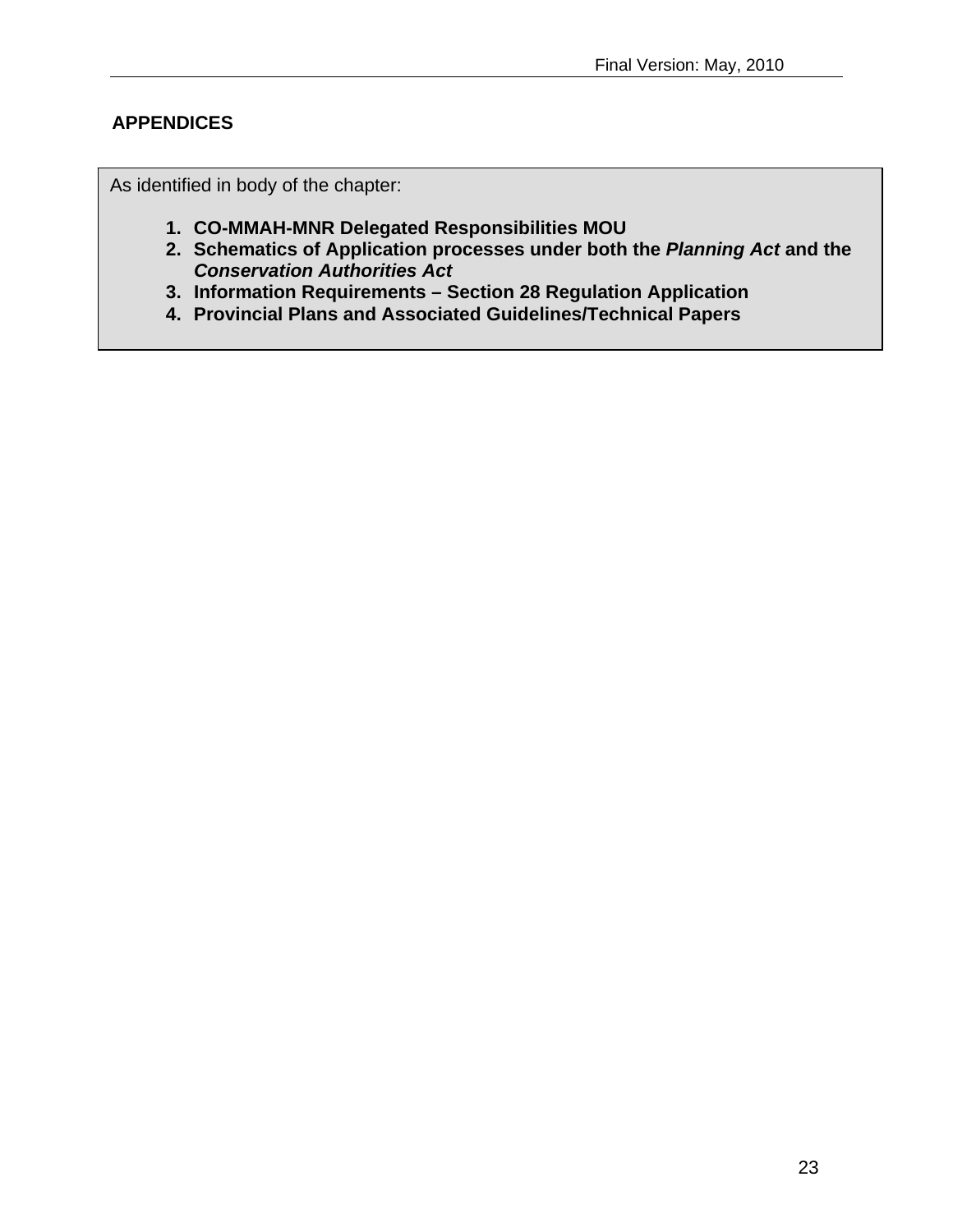#### **Appendix 1: CO/MNR/MMAH – DELEGATED RESPONSIBILITIES MOU**

#### **CONSERVATION ONTARIO, MINISTRY OF NATURAL RESOURCES & MINISTRY OF MUNICIPAL AFFAIRS AND HOUSING**

#### **MEMORANDUM OF UNDERSTANDING ON PROCEDURES TO ADDRESS CONSERVATION AUTHORITY DELEGATED RESPONSIBILITY**

#### **PURPOSE OF THE MOU**

The MOU defines the roles and relationships between Conservation Authorities (CAs), the Ministry of Natural Resources (MNR), and the Ministry of Municipal Affairs and Housing (MMAH) in planning for implementation of CA delegated responsibilities under the Provincial One Window Planning System.

#### **BENEFITS TO SIGNATORY PARTIES**

It is beneficial for all parties to enter into this agreement because it clarifies the roles of CAs and the unique status of CAs in relationship to the Provincial One Window Planning System.

#### **DELEGATED RESPONSIBILITY FOR NATURAL HAZARDS**

CAs were delegated natural hazard responsibilities by the Minister of Natural Resources. A copy of the delegation letter is attached. This letter (dated April 1995) went to all CAs and summarizes delegations from the MNR including flood plain management, hazardous slopes, Great Lakes shorelines, unstable soils and erosion which are now encompassed by Section 3.1 "Natural Hazards" of the Provincial Policy Statement (1997). In this delegated role, the CA is responsible for representing the "Provincial Interest" on these matters in planning exercises where the Province is not involved.

This role does not extend to other portions of the PPS unless specifically delegated or assigned in writing by the Province.

#### **ROLES AND RESPONSIBILITIES**

#### **Ministry of Natural Resources**

- a) MNR retains the provincial responsibility for the development of flood, erosion and hazard land management policies, programs and standards on behalf of the province pursuant to the *Ministry of Natural Resources Act*.
- b) Where no conservation authorities exist, MNR provides technical support to the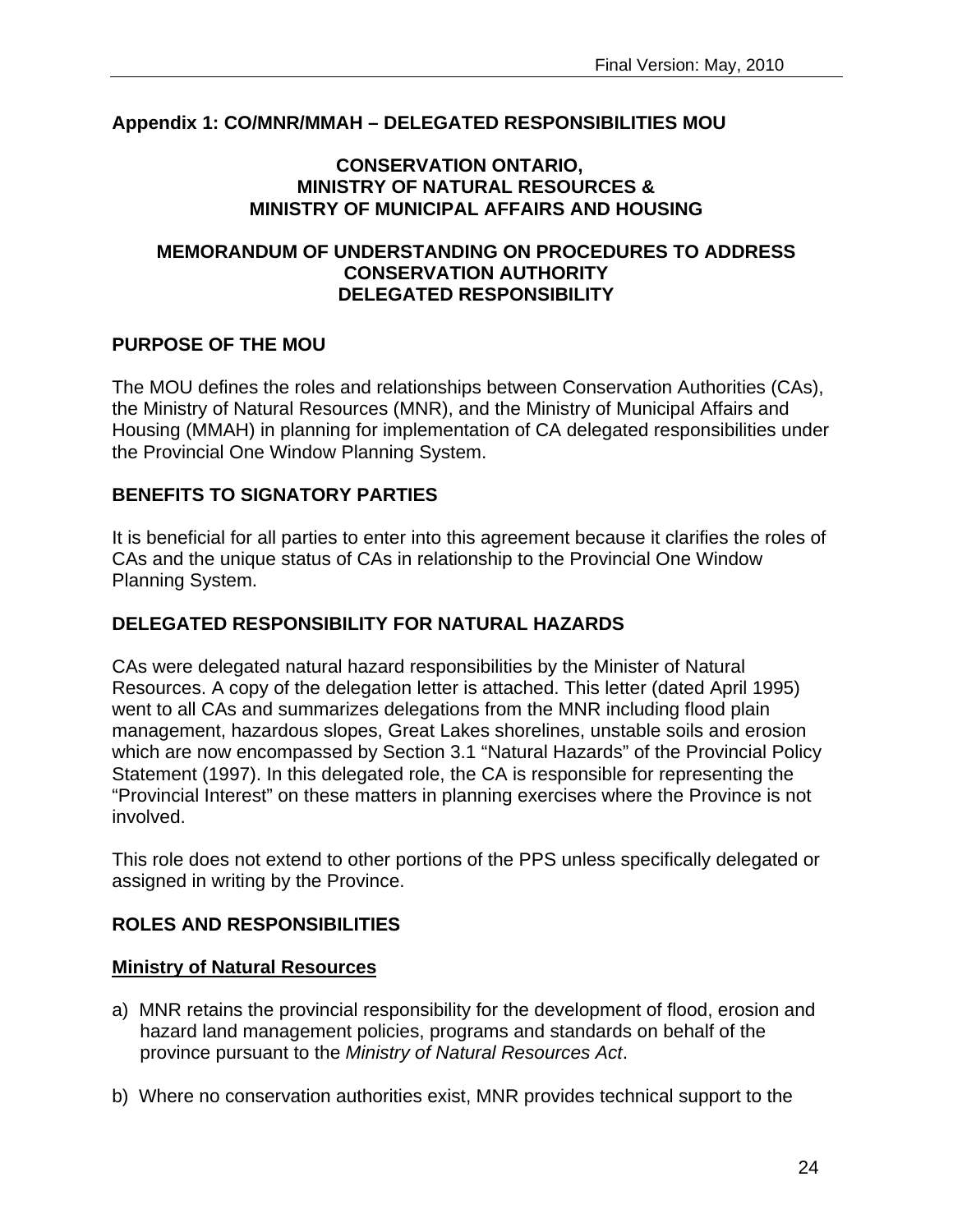Ministry of Municipal Affairs and Housing on matters related to Section 3.1 of the Provincial Policy Statement in accordance with the "Protocol Framework – One Window Plan Input, Review and Appeals".

c) MNR, in conjunction with MMAH, co-ordinates the provincial review of applications for Special Policy Area approval under Section 3.1 of the PPS.

#### **Ministry of Municipal Affairs and Housing**

- a) MMAH coordinates provincial input, review and approval of policy documents, and development proposals and appeals to the Ontario Municipal Board in accordance with the "Protocol Framework One Window Plan Input Review and Appeals".
- b) Where appropriate, MMAH will consult conservation authorities as part of its review of policy documents and development proposals to seek input on whether there was "regard to" Section 3.1 of the PPS.
- c) Where there may be a potential conflict regarding a Conservation Authority's comments on a planning application with respect to Section 3.1 of the PPS and comments from provincial ministries regarding other Sections of the PPS, the Ministry of Municipal Affairs and Housing will facilitate discussions amongst the affected ministries and the Conservation Authority so that a single integrated position can be reached.
- d) Where appropriate, MMAH will initiate or support appeals to the OMB on planning matters where there is an issue as to whether there was "regard to" Section 3.1 of the PPS.
- e) MMAH, in conjunction with MNR, coordinates the provincial review of application for Special Policy Area approval under Section 3.1 of the PPS.

#### **Conservation Authorities (CAs)**

- a) The CAs will review policy documents and development proposals processed under the *Planning Act* to ensure that the application has appropriate regard to Section 3.1 of the PPS.
- b) Upon request from MMAH, CAs will provide comments directly to MMAH on planning matters related to Section 3.1 of the PPS as part of the provincial one window review process.
- c) Where there may be a potential conflict regarding a Conservation Authority's comments on a planning application with respect to Section 3.1 of the PPS and comments from provincial ministries regarding other Sections of the PPS, the Ministry of Municipal Affairs and Housing will facilitate discussions amongst the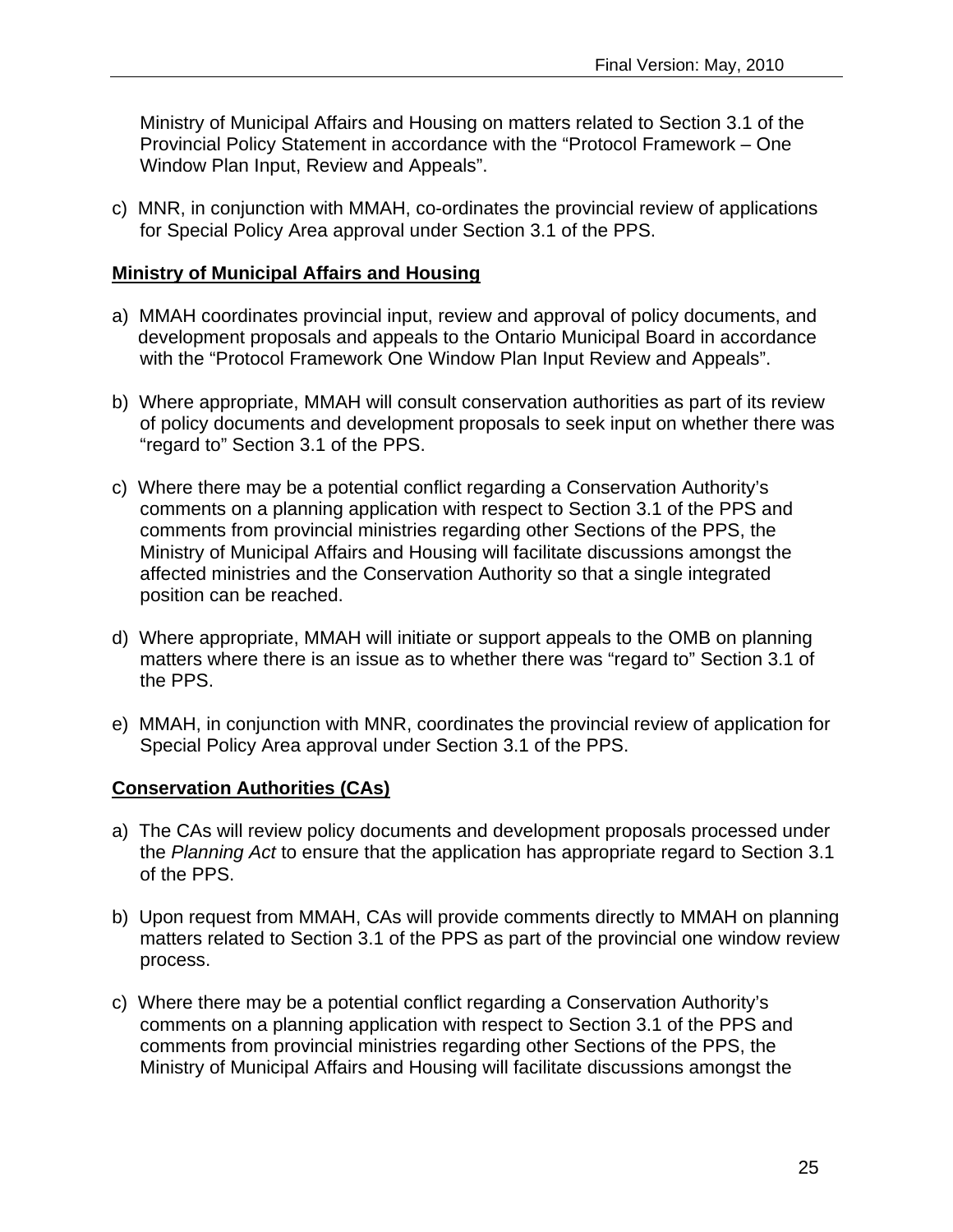affected ministries and the Conservation Authority so that a single integrated position can be reached.

- d) CAs will apprise MMAH of planning matters where there is an issue as to whether there has been "regard to" Section 3.1 of the PPS to determine whether or not direct involvement by the province is required.
- e) Where appropriate, CAs will initiate an appeal to the OMB to address planning matters where there is an issue as to whether there has been "regard to" Section 3.1 of the PPS is at issue. CAs may request MMAH to support the appeal.
- f) CAs will participate in provincial review of applications for Special Policy Area approval.
- g) CAs will work with MMAH, to develop screening and streamlining procedures that eliminate unnecessary delays and duplication of effort.

## **FURTHER CA ROLES IN PLAN INPUT, PLAN REVIEW AND APPEALS**

CAs also undertake further roles in planning under which they may provide plan input or plan review comments or make appeals.

1. Watershed Based Resource Management Agency

CAs are corporate bodies created by the province at the request of two or more municipalities in accordance with the requirements of the *Conservation Authorities Act (CA Act)*. Section 20 of the *CA Act* provides the mandate for an Authority to offer a broad resources management program. Section 21 of the *CA Act* provides the mandate to have watershed-based resource management programs and/or policies that are approved by the Board of Directors.

CAs operating under the authority of the *CA Act*, and in conjunction with municipalities, develop business plans, watershed plans and natural resource management plans within their jurisdictions (watersheds). These plans may recommend specific approaches to land use and resource planning and management that should be incorporated into municipal planning documents and related development applications in order to be implemented. CAs may become involved in the review of municipal planning documents (e.g., Official Plans (OPs), zoning by-laws) and development applications under the *Planning Act* to ensure that program interests developed and defined under Section 20 and 21 of the *CA Act* are addressed in land use decisions made by municipal planning authorities. In this role, the CA is responsible to represent its program and policy interests as a watershed based resource management agency.

## 2. Planning Advisory Service to Municipalities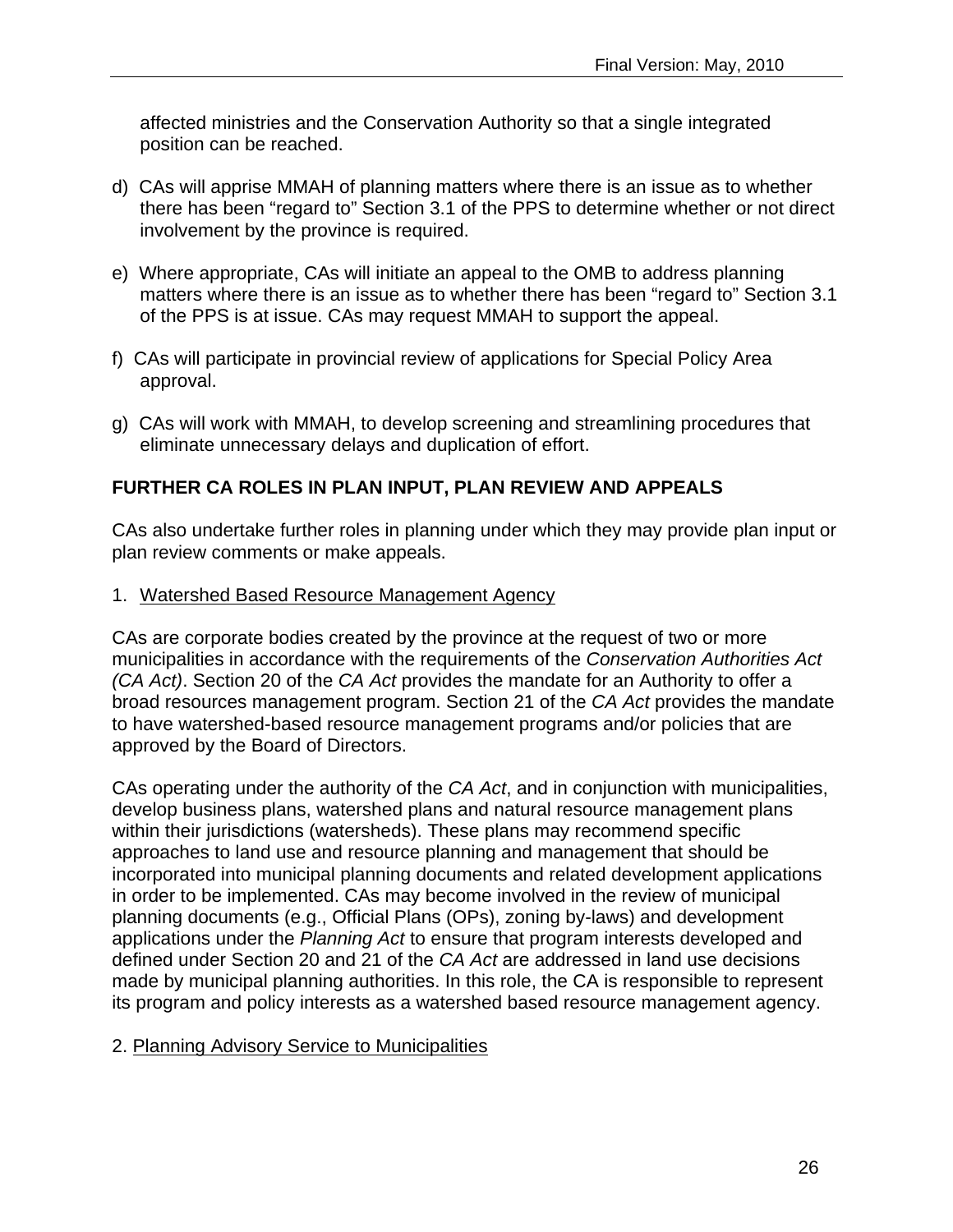The provision of planning advisory services to municipalities is implemented through a service agreement with participating municipalities or as part of a CAs approved program activity (i.e., service provided through existing levy). Under a service agreement, a Board approved fee schedule is used and these fee schedules are coordinated between CAs that "share" a participating municipality. The "Policies and Procedures for the Charging of CA Fees" (MNR, June 13, 1997) identifies "plan review" activities as being eligible for charging CA administrative fees.

The CA is essentially set up as a technical advisor to municipalities. The agreements cover the Authority's areas of technical expertise, e.g., natural hazards and other resource management programs. The provision of planning advisory services for the review of *Planning Act* applications is a means of implementing a comprehensive resource management program on a watershed basis.

In this role, the CA is responsible to provide advice on the interpretation of the Provincial Policy Statement (PPS) under the terms of its planning advisory service agreement with the municipality. Beyond those for Section 3.1 "Natural Hazards" where CAs have delegated responsibility, these comments should not be construed by any party as representing the provincial position.

## 3. CAs as Landowner

CAs are landowners and as such, may become involved in the planning process as a proponent or adjacent landowner. Planning Service Agreements with municipalities have anticipated that this may lead to a conflict with our advisory role and this is addressed by establishing a mechanism for either party to identify a conflict and implement an alternative review mechanism.

## 4. Regulatory Responsibilities

## a) *CA Act* Regulations

In participating in the review of development applications under the *Planning Act*, CAs will (i) ensure that the applicant and municipal planning authority are aware of the Section 28 regulations and requirements under the *CA Act*, and, (ii) assist in the coordination of applications under the *Planning Act* and the *CA Act* to eliminate unnecessary delay or duplication in the process.

## b) Other Delegated or Assigned Regulatory/Approval Responsibility

Federal and provincial ministries and municipalities often enter agreements to transfer regulatory/approval responsibilities to individual CAs (e.g., Section 35 Fisheries Act/DFO; Ontario Building Code/septic tank approvals). In carrying out these responsibilities and in participating in the review of development applications under the *Planning Act*, CAs will (i) ensure that the applicant and municipality are aware of the requirements under these other pieces of legislation and how they may affect the application; and, (ii) assist in the coordination of applications under the *Planning Act* and those other Acts to eliminate unnecessary delays or duplication in the process.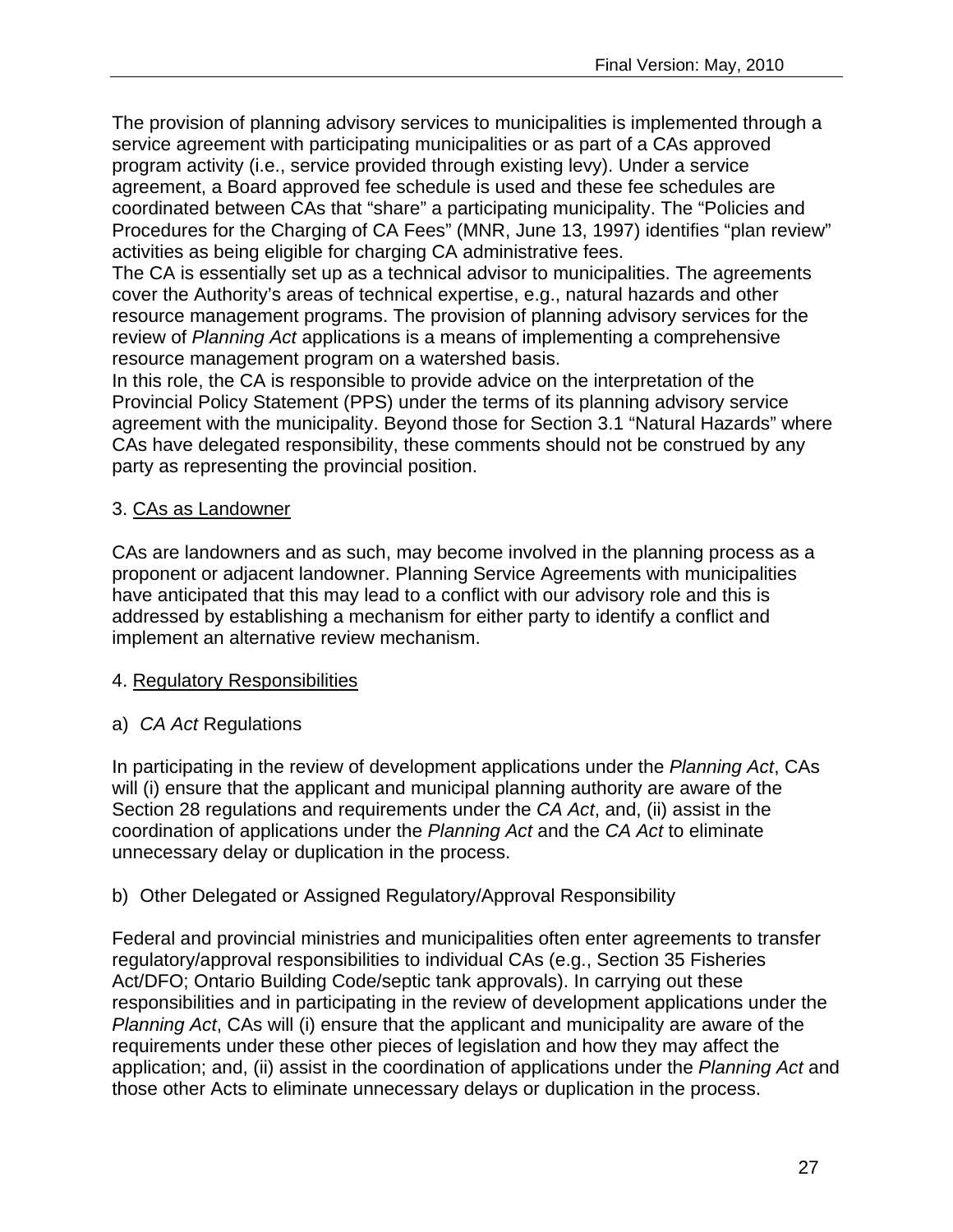## **CANCELLATION OR REVIEW OF THE MOU**

The terms and conditions of this MOU can be cancelled within 90 days upon written notice from any of the signing parties. In any event, this document should be reviewed at least once every two years to assess its effectiveness, its relevance and its appropriateness in the context the needs of the affected parties. "Ed. Note: 90 days is to provide time for the parties to reach a resolution other than cancellation".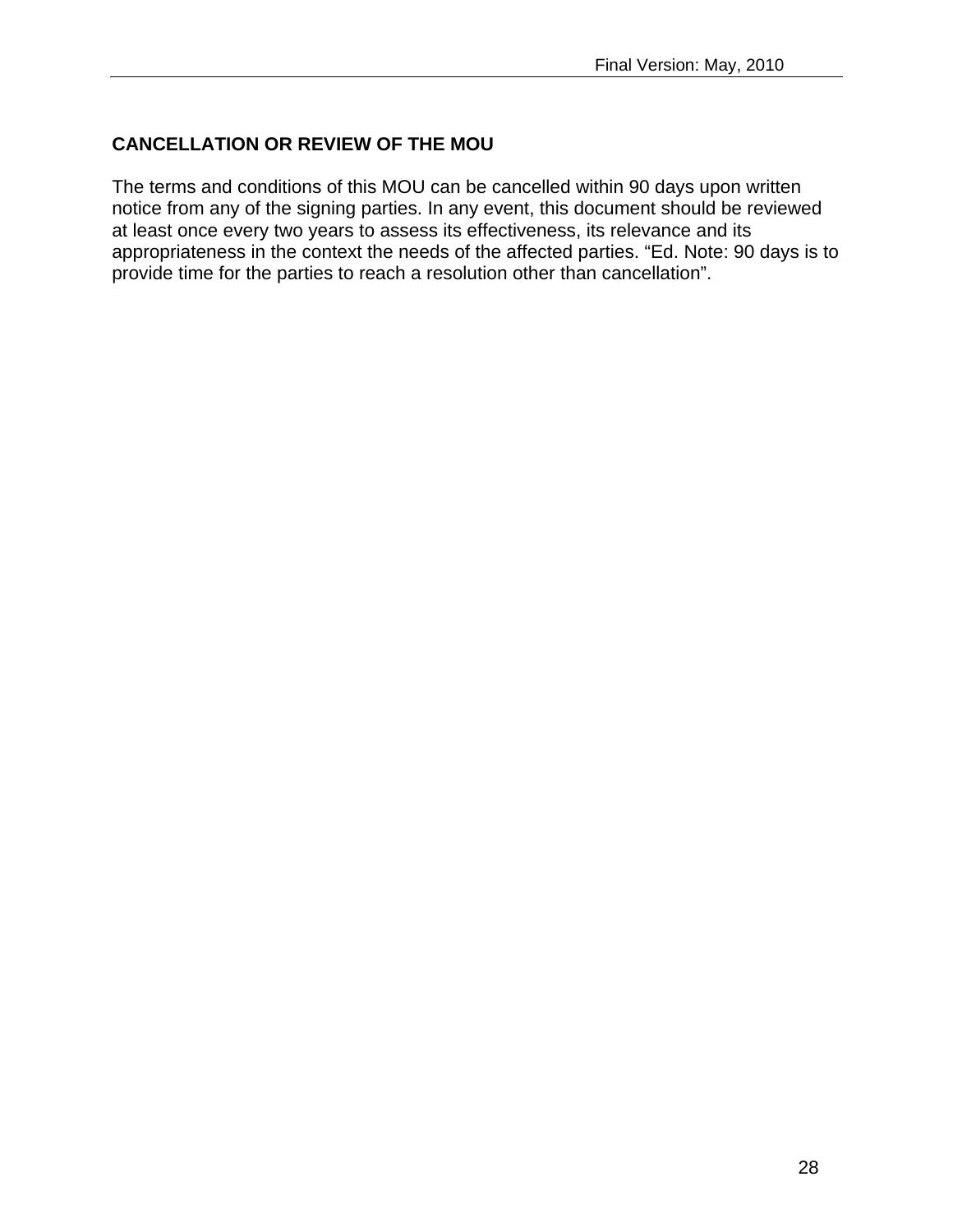#### **MEMORANDUM OF UNDERSTANDING ON PROCEDURES TO ADDRESS CONSERVATION AUTHORITY DELEGATED RESPONSIBILITY**

\_\_\_\_\_\_\_\_\_\_\_\_\_\_\_\_\_\_\_\_\_\_\_\_ \_\_\_\_\_\_\_\_\_\_\_\_\_\_\_\_\_\_

\_\_\_\_\_\_\_\_\_\_\_\_\_\_\_\_\_\_\_\_\_\_ \_\_\_\_\_\_\_\_\_\_\_\_\_\_\_\_\_\_\_

\_\_\_\_\_\_\_\_\_\_\_\_\_\_\_\_\_\_\_\_\_\_ \_\_\_\_\_\_\_\_\_\_\_\_\_\_\_\_\_\_

I hereby agree to support the provisions contained in this Memorandum of Understanding as an appropriate statement of the roles and responsibilities of relevant Ministries and Conservation Authorities in the implementation of the Provincial Policy Statement.

#### **Jan 19, 2001: Original signed by**

David de Launay Date **Director** Lands and Waters Branch Ministry of Natural Resources

#### **Feb 12, 2001: Original signed by**

Audrey Bennett **Date** A/Director Provincial Planning and Environmental Services Branch Ministry of Municipal Affairs and Housing

#### **Jan 01, 2001: Original signed by**

R.D. Hunter Date General Manager Conservation Ontario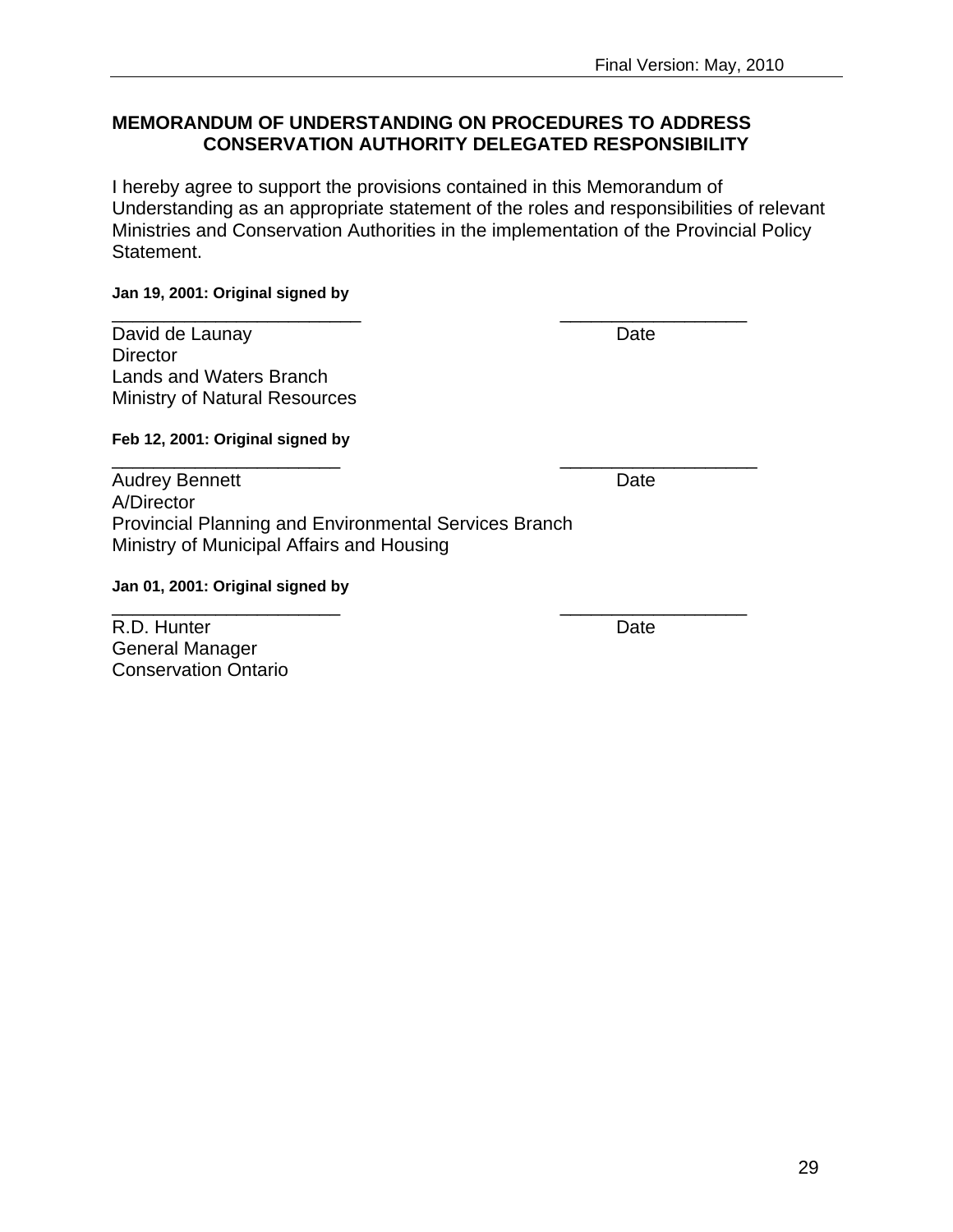

**Minuster** Ministry of Natural Resources

Ministere des **Richesses** naturelles

**Ministre** 

Uueen's Park Toromo, Ontarro **UZA 1977** 416 / 314-2301

APR 1 9 1995

95-01252-MIN

X.

Mr. Donald Hocking Chair Upper Thames River Conservation Authority R.R. #6 London, Ontario a. **N6A 4C1** 

g.

Dear Mr. Hocking:

This letter is with regard to the responsibilities of Conservation Authorities in commenting on development proposals.

The Government of Ontario is continuing to move forward-on The Government or Ontario is continuing of in decision-<br>reforms promoting greater local involvement in decisionreforms promoting greater local involvement and other<br>making, streamlining of municipal planning and other<br>approval processes, and improved environmental protection. approval processes, and improved environmentary for important partners in this process.

In 1983, Conservation Authorities were delegated commenting In 1983, Conservation Authorities were designers. This was<br>responsibility on flood plain management matters. This was responsibility on ricod plain management as commenting<br>followed in 1988 by a simil or delegation of commenting followed in 1988 by a similar detegation of the gression, and<br>responsibility for matters related to flooding, erosion, and responsibility for matters related to flooding, the Lakes-St.<br>dynamic beaches along the shorelines of the Great Lakes-St. Lawrence River system.

At present, the Ministry and Conservation Authorities<br>continue to independently review and provide input to<br>municipalities and the Ministry of Municipal Affairs on<br>municipalities and the Ministry of Municipal Affairs on municipalities and the Ministry of Municipal Annual Head development matters related to riverine erosion, Slope, and<br>soil instability. Although Authorities and the Ministry<br>soil instability. Although Authorities and duplic soil instability. Although Authorities and duplication of<br>share similar objectives, this overlap and duplication of<br>efforts have occasionally led to differences in comments: efforts have occasionally led to difference in confusion, delays<br>which, in turn, have sometimes resulted in confusion, delays which, in turn, have sometimes resulted in contract of the<br>and expense for development proponants. As part of the and expense for development proponents. As fun opportunity<br>current Planning Reform initiative, there is an opportunity<br>to clarify the roles and responsibilities related to these important hazard management issues.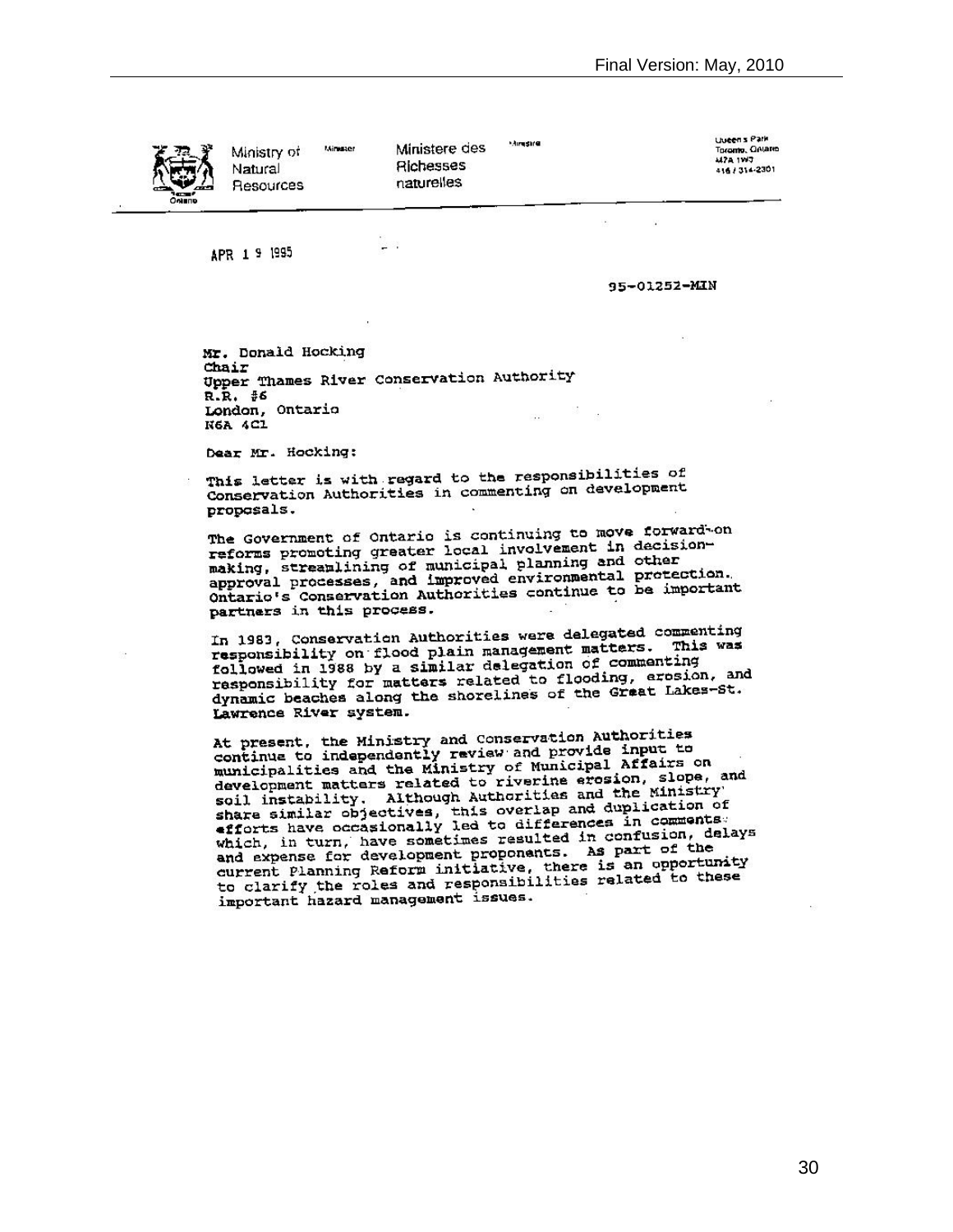$-2$   $-$ 

Through their flood plain, watershed and Great Lakes-St. Lawranca River shoreline management planning initiatives, Conservation Authorities have made good progress in streamlining approval processes and strengthening provincial-municipal partnerships. By extension, I believe that it would be appropriate to recognize the well-developed expertise and capabilities of Conservation Authorities in the evaluation of riverine erosion, slope and soil instability matters and to formally confirm Conservation Authorities as the lead commenting agency. This would result in further streamlining of approval processes, the promotion of environmentally sound development, and the provision of an economic stimulus for the province.

As of March 29, 1995, Conservation Authorities, where they exist, will have sole commenting responsibilities on development proposed in areas subject to riverine erosion, slope instability and soil instability, such as in areas of high water tables, organic or peat soils, and leda, or sensitive marine clay, soils. Implementation of this policy<br>by authorities would continue to be eligible for provincial grant. Where Conservation Authorities exist, I have asked Ministry staff to focus their comments on all other matters of direct interest and concern to the Ministry. Where Conservation Authorities do not exist, the Ministry will continue its commenting role on these matters.

The Ministry of Natural Resources will continue as lead administrative Ministry having overall Government responsibility for hazard management policies and programs. In this regard, the Ministry will continue to provide leadership, policy direction and advisory assistance to the Conservation Authorities.

Your continued participation in the delivery of this important component of the overall provincial hazard management program will serve to strengthen the partnership between the Ministry and the Conservation Authorities.

Yours sincerely,

- of Hungon

Howard Hampton Minister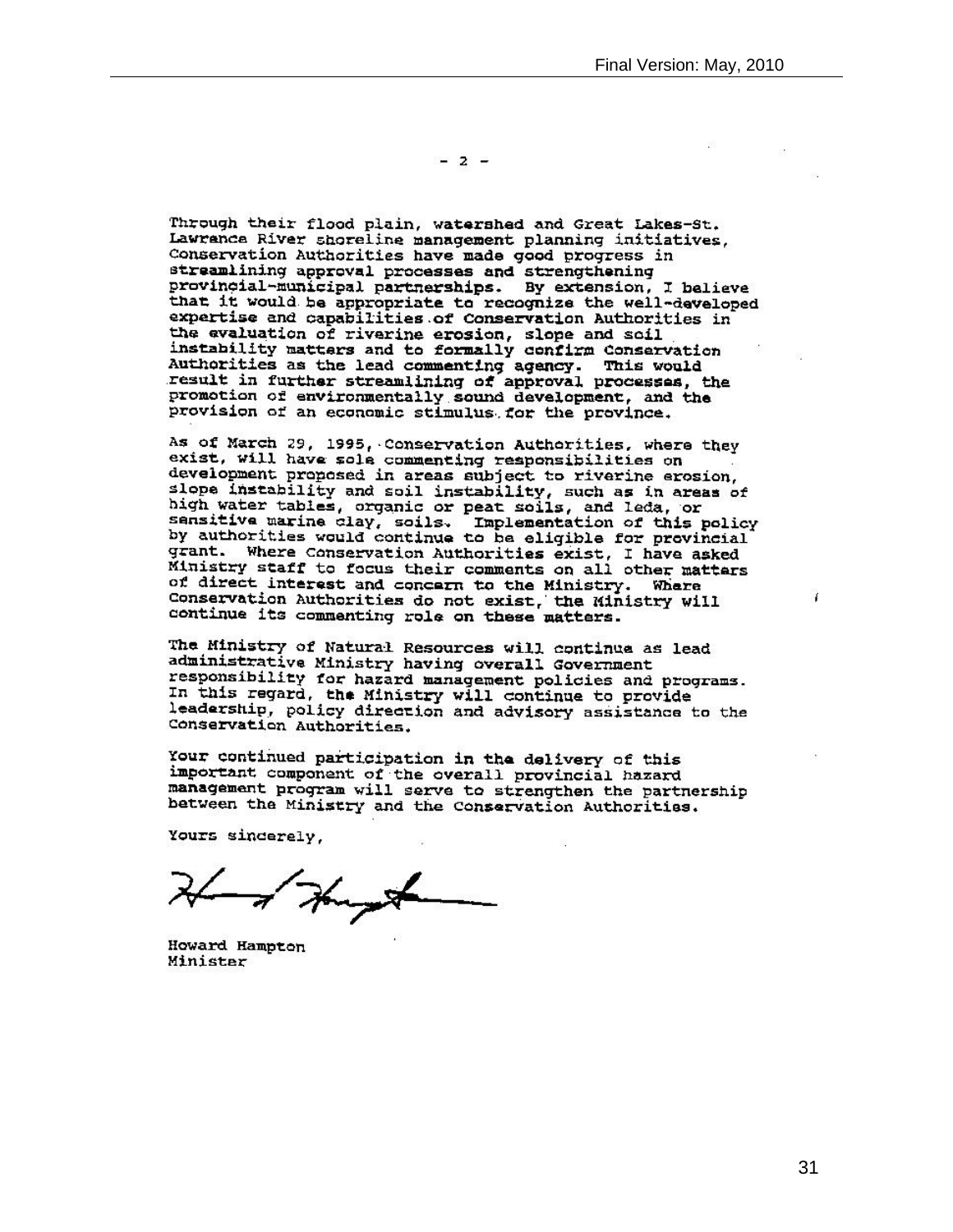#### **Appendix 2: Schematics of Application processes under both the** *Planning Act* **and the** *Conservation Authorities Act*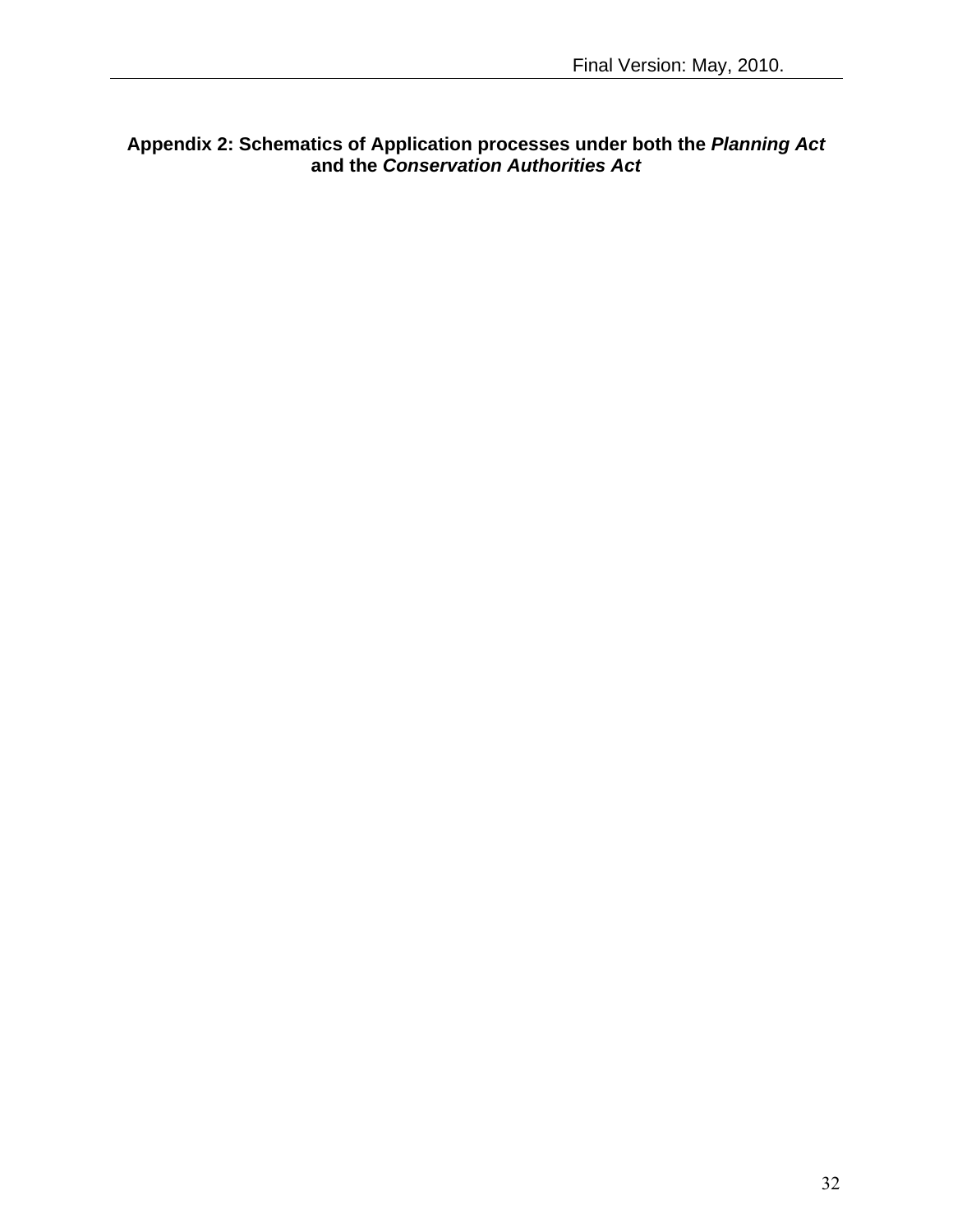

applicable provincial plans. Note: Not all OPs have been updated to reflect the PPS 2005 and provincial plans, yet advice and decisions on planning matters must be consistent with the PPS and conform to applicable provincial plans.

Black - current system under the Planning Act Green highlight – current CA role/input Blue highlight – proposed best practices

**NOTE**: For interpretation of this flowchart reference should \*OPs are required to be consistent with the PPS and conform to or not conflict with **Green highlight** – current CA role/input be made to the full Policies and Procedures chapter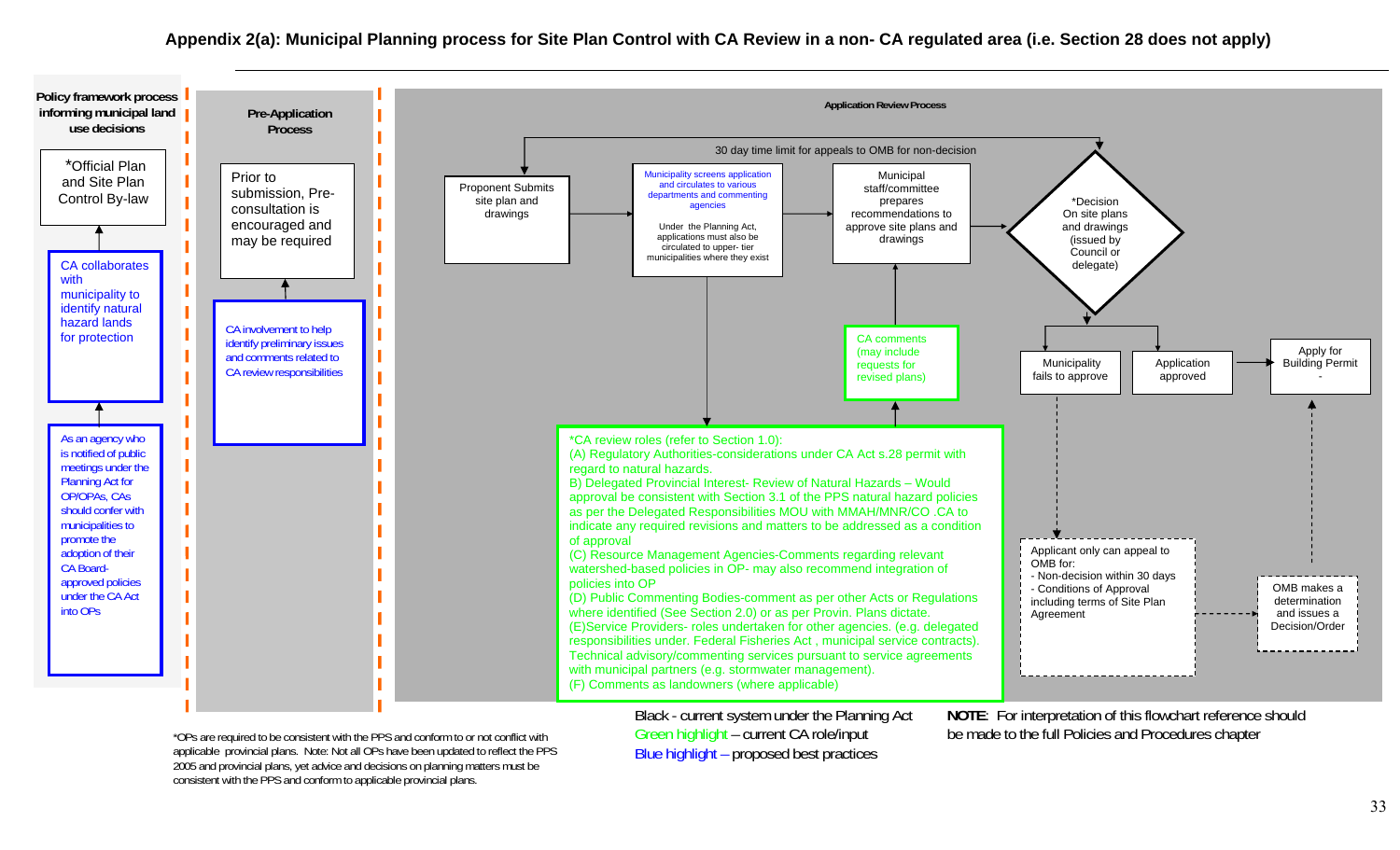#### **Appendix 2(b): Municipal Planning Application Process for Plan of Subdivision with CA Review and Requirement for CA Permit(s) (i.e. within a CA Regulated Area)**



**NOTE**: For interpretation of this flowchart reference should be made to the full Policies and Procedures chapter

Black - current system under the Planning Act

Green highlight – current CA role/input Blue highlight – proposed best practices

\* OPs are required to be consistent with the PPS and to conform to provincial plans. Note: Not all OPs have been updated to reflect the PPS 2005 and provincial plans, yet all advice and decisions on planning matters must be consistent with the PPS and conform to applicable provincial plans.

\*\* Under legislation, if an applicant has not completed the permitted works within 24 months, they must reapply. CA permits cannot be extended for periods longer than 24 months. Generally, policies in place at time of re-application will apply to permit decisions.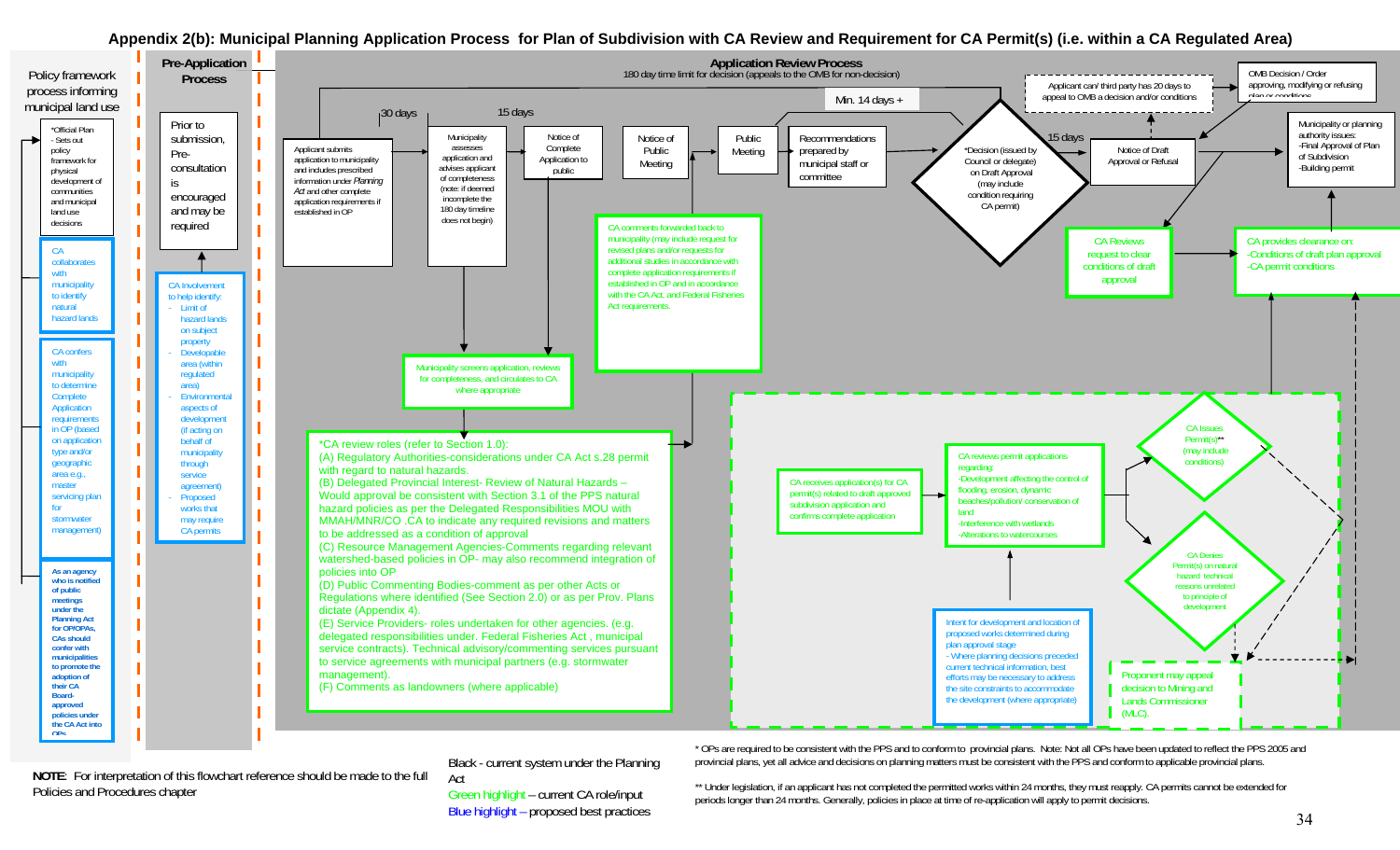**Appendix 2(c): Stand-Alone CA Act S. 28 "Development, Interference with Wetlands, Alterations to Shorelines and Watercourses" Regulation Permit Application Process** 

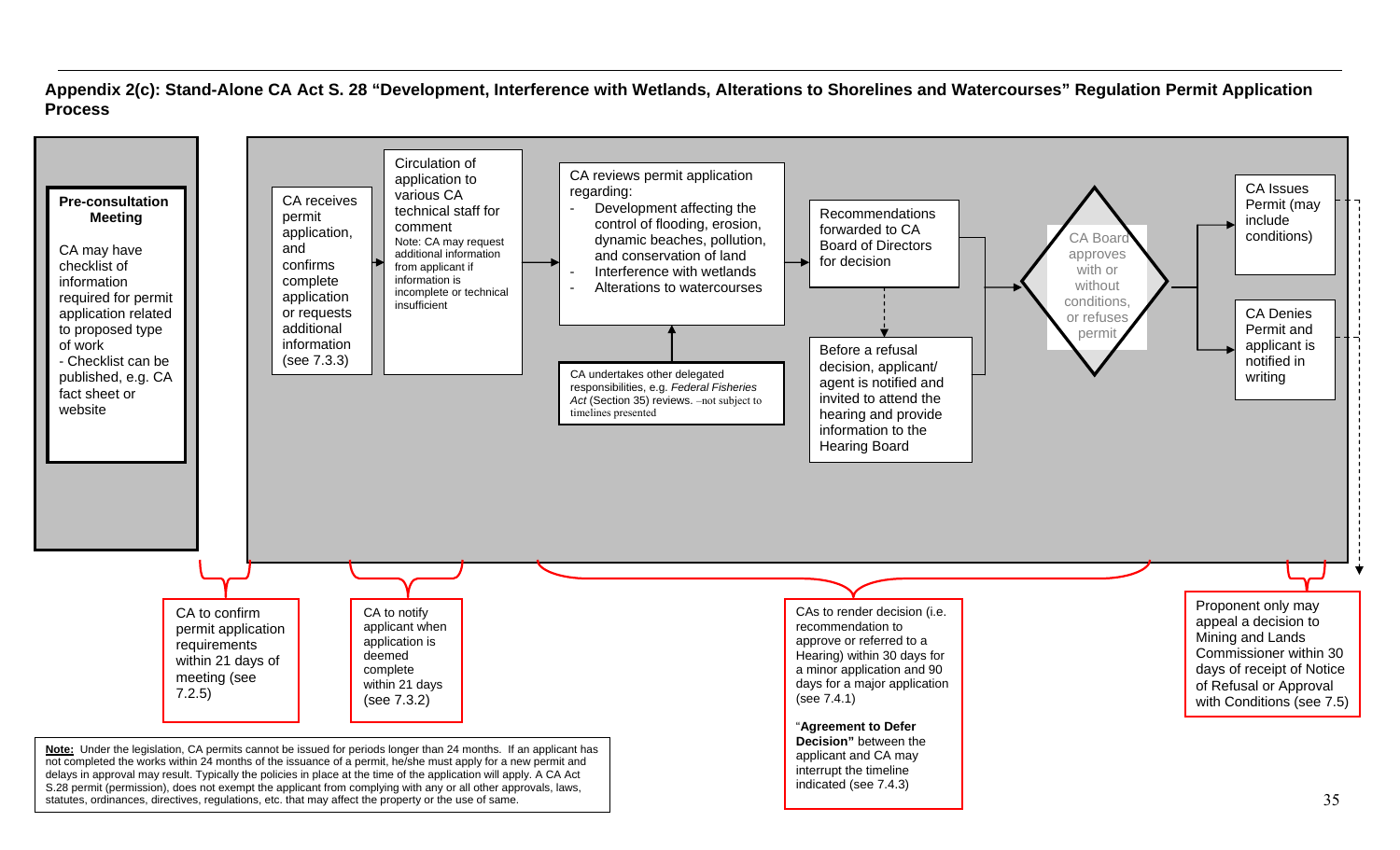**Appendix 3: Information Requirements – Section 28 Regulation Application**  Specific information is required from the applicant in support of a permit application. **Two examples are set out below**.

## *Permission to Develop*

A signed application may contain, but is not limited to the following information:

- 1. four copies of a plan of the area showing the type and location of the development
- 2. the proposed use of the buildings and structures following completion of the development
- 3. the start and completion dates of the development
- 4. the elevations of existing buildings, if any, and grades and the proposed elevations of buildings and grades after development
- 5. drainage details before and after development
- 6. a complete description of the type of fill proposed to be placed or dumped
- 7. signed land owner authorization for the CA to enter the property (may not applicable for works completed under the Drainage Act-see Drainage Act protocol for more details)
- 8. technical studies/plans as required to meet the regulatory provisions of CA Act S.28 (NOTE: this is dependant on the proposed extent of intrusion into a regulated area and/or the associated potential negative impacts. Major applications generally require more complex technical studies).
- 9. submission of the prescribed fee set by the CA for review of the application.

#### *Permission to Alter*

A CA may grant a person permission to straighten, change, divert, or interfere with an existing channel of a river, creek, stream, or watercourse or to change or interfere with a wetland. A signed application may contain, but is not limited to the following information:

- 1. four copies of a plan of the area showing plan view and cross-section details of the proposed alteration
- 2. a description of the methods to be used in carrying out the alteration
- 3. the start and completion dates of the alteration
- 4. a statement of the purpose of the alteration
- 5. signed land owner authorization for the CA to enter the property (may not be applicable for works completed under the Drainage Act-see Drainage Act protocol for more details)
- 6. technical studies/plans as required to meet the regulatory provisions of CA Act S.28 (NOTE: this is dependant on the proposed extent of intrusion into a regulated area and/or the associated potential negative impacts. Major applications generally require more complex technical studies).
- 7. submission of the prescribed fee set by the CA for review of an application.

When all of the information listed above is received in a form satisfactory to the CA, and a pre-consultation or site assessment is conducted as necessary, an application will then be deemed to be complete. An application can be put "on hold" or returned to the applicant pending the receipt of further information.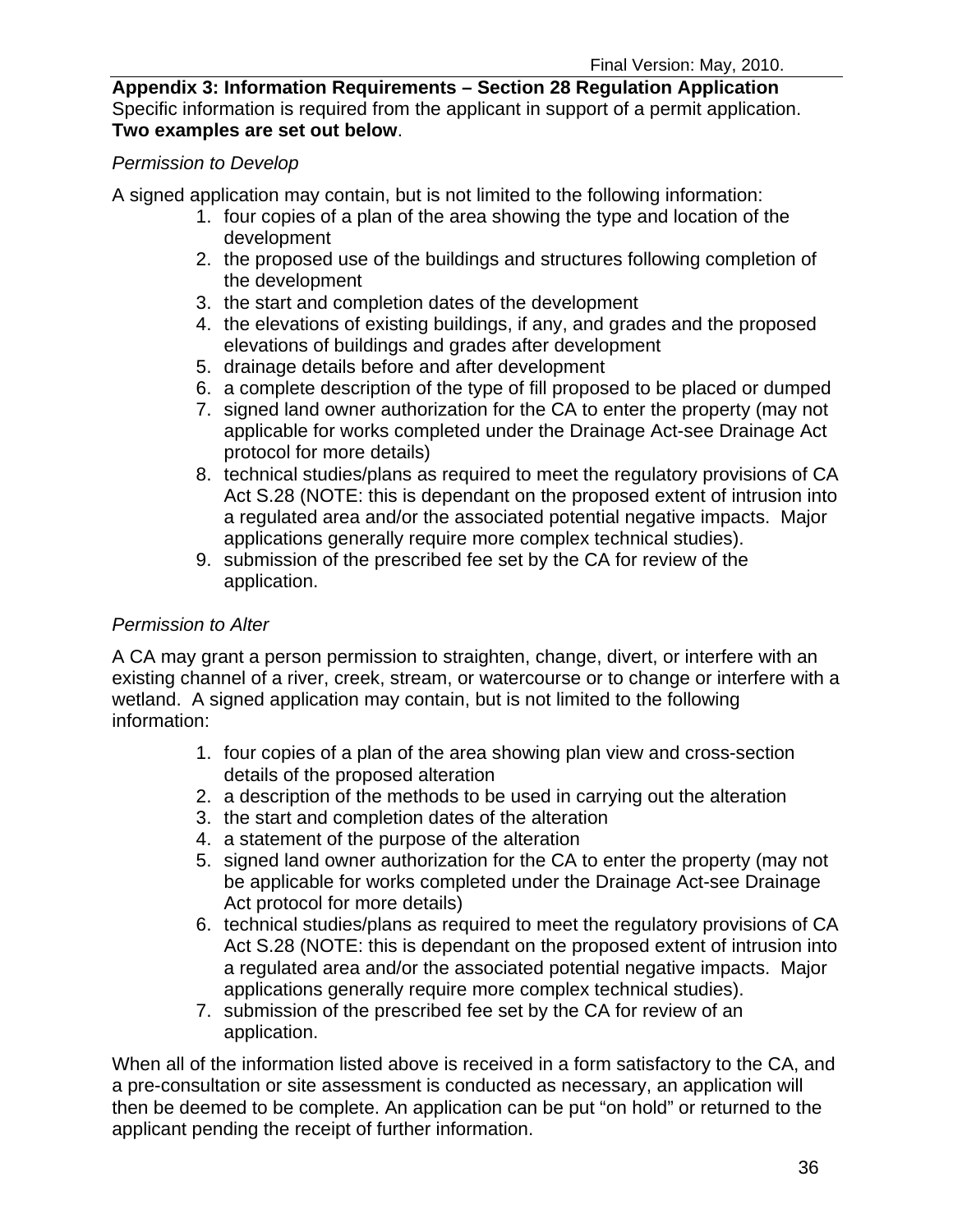## **Appendix 4a: Provincial Plans and Associated Guidelines or Technical Papers**

### **1. [Greenbelt Plan,](http://www.mah.gov.on.ca/Page189.aspx#greenbelt)** 2005

- 1) [Greenbelt Technical Paper 1](http://publicdocs.mnr.gov.on.ca/View.asp?Document_ID=14966&Attachment_ID=31521): Technical Definitions and Criteria for Key Natural Heritage Features in the Natural Heritage System of the Protected Countryside Area of the of the Greenbelt Plan, 2005 (Draft posted in the EBR on Sept. 19, 2008 (EBR Registry Number: 010-4559)
- 2) [Greenbelt Technical Paper 2](http://publicdocs.mnr.gov.on.ca/View.asp?Document_ID=14966&Attachment_ID=31522): Technical Definitions and Criteria for Significant Woodlands in the Natural Heritage System of the Protected Countryside Area of the Greenbelt Plan, 2005 (Draft posted in the EBR on Sept. 19, 2008 (EBR Registry Number: 010-4559)
- 3) [Greenbelt Technical Paper 3](http://publicdocs.mnr.gov.on.ca/View.asp?Document_ID=14966&Attachment_ID=31523): Technical Process for the Identification of Significant Habitat of Endangered, Threatened and Special Concern Species in the Natural Heritage System of the Protected Countryside Area of the Greenbelt Plan, 2005, (Draft posted in the EBR on Sept. 19, 2008 (EBR Registry Number: 010-4559)

## **2. [Oak Ridges Moraine Conservation Plan](http://www.mah.gov.on.ca/Page1707.aspx),** 2002

Following [technical papers](http://www.mah.gov.on.ca/Page4808.aspx) are available online:

- 1) Identification of Key Natural Heritage Features
- 2) Significant Wildlife Habitat
- 3) Supporting Connectivity
- 4) Landform Conservation
- 5) Identification and Protection of Vegetation Protection Zones for Areas of Natural and Scientific Interest (ANSI, Life Science)
- 6) Identification of Significant Portions of Habitat for Endangered, Rare and Threatened **Species**
- 7) Identification and Protection of Significant Woodlands
- 8) Preparation of Natural Heritage Evaluations for all Key Natural Heritage Features
- 9) Watershed Plans
- 10) Water Budgets
- 11) Water Conservation Plans
- 12) Hydrological Evaluations for Hydrologically Sensitive Features
- 13) Subwatersheds Impervious Surfaces
- 14) Wellhead Protection Site Management and Contingency Plans
- 15) Recreation Plans and Vegetation Management Plans
- 16) Sewage and Water System Plans
- 17) Stormwater Management Plans
- **4. [Lake Simcoe Protection Plan,](http://www.ene.gov.on.ca/en/water/lakesimcoe/index.php)** 2009
- **5. [Central Pickering Development Plan,](http://www.mah.gov.on.ca/Page329.aspx)** 2006
- **6. [Niagara Escarpment Plan](http://www.escarpment.org/landplanning/plan/index.php)** (Office consolidation, March 11, 2010)
- **7. [Parkway Belt West Plan](http://www.mah.gov.on.ca/Page5672.aspx)** (Consolidated to June 2008)
- **8. [Growth Plan for the Greater Golden Horseshoe](https://www.placestogrow.ca/index.php?option=com_content&task=view&id=9&Itemid=14),** 2006
- **9. Source Protection Plans** (pending completion 2012)